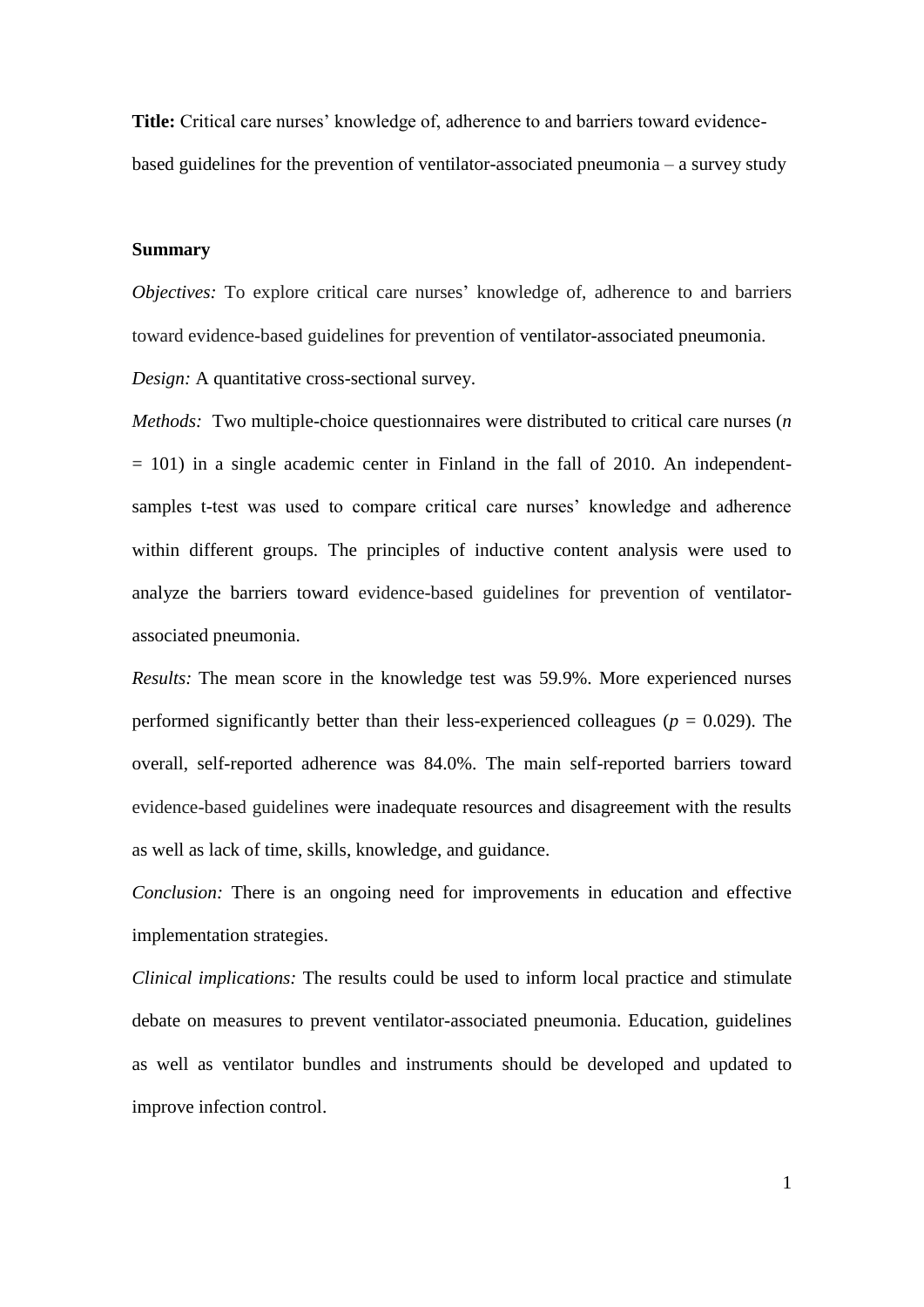*Key words:* Ventilator-associated pneumonia, Evidence-based guidelines, Knowledge, Adherence, Barriers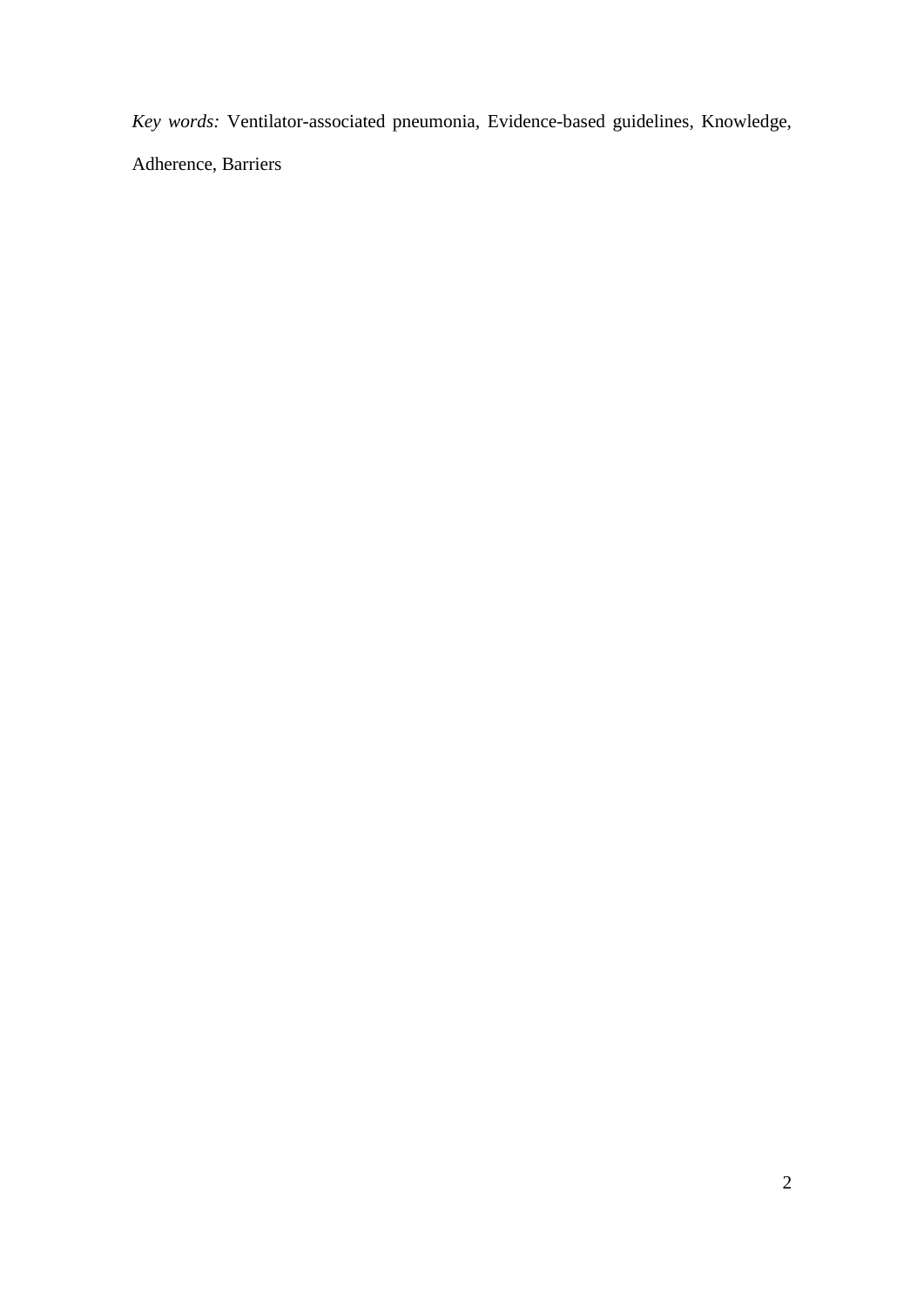# **Introduction**

Ventilator-associated pneumonia (VAP) is the commonly encountered (12–33.8%) nosocomial infection in critical care situations (Karhu et al., 2011; Ylipalosaari et al., 2006). Previous prevalence and prospective cohort studies have shown that VAP is associated with high morbidity and mortality rates as well as prolonged lengths of intensive care unit (ICU) and hospital stay (Babcock et al., 2004; Ylipalosaari et al., 2006). Prevention of this nosocomial infection could reduce costs and improve patientrelated outcomes and patient safety and the quality of care (Babcock et al., 2004; Marra et al., 2009; Safdar et al., 2005).

Routine critical care nursing interventions have been shown to reduce the incidence of VAP (Ricart et al., 2003). The Institute for Healthcare Improvement (IHI 2006), the Centers for Disease Control and Prevention (CDC, 2003) and Rello et al., (2010) have designed VAP bundles (VBs) to help reduce or eliminate VAP and promote adherence to evidence-based guidelines (EBGs) in order to improve patient outcomes (Table 1).

According to previous studies, critical care nurses' knowledge about EBGs for preventing VAP is currently limited (Blot et al., 2007; Labeau et al., 2008). The lack of knowledge may be a barrier toward adherence to EBGs (El-Khatib et al., 2010). Despite frequent reminders and supplementary educations, adherence (Gurses et al., 2008; Ricart et al., 2003) and attitudes (Kaynar et al., 2007; Pogorzelska and Larson, 2008) toward EBGs are reportedly poor. Further research is needed to evaluate critical care nurses' knowledge, attitudes and beliefs in order to understand, inform and develop current practices for VAP prevention (Ajzen, 2005), especially in Scandinavia, where the topic has largely been undiscussed in the contrast of the Middle East (El-Khatib et

3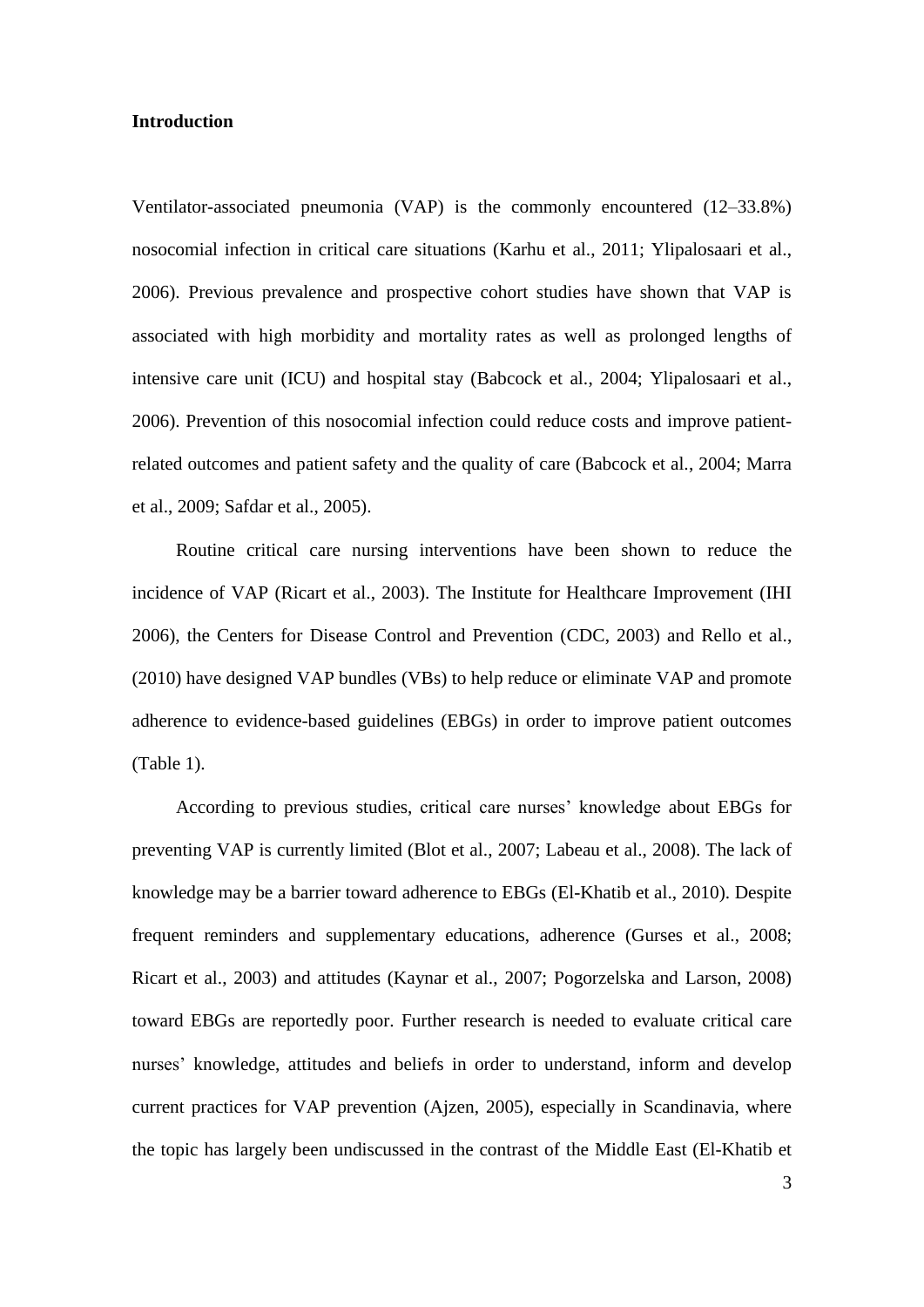al., 2010) and majority of European countries (Ricart et al., 2003; Blot et al., 2007; Labeau et al., 2008).

# **Research questions and objectives**

The objectives of this study were to explore critical care nurses' knowledge of, adherence to and barriers toward EBGs for prevention of VAP. The key research questions were as follows:

- 1) What do critical care nurses know about EBGs for prevention of VAP?
- 2) To what extent do critical care nurses adhere to EBGs for prevention of VAP?
- 3) What are the barriers toward EBGs for prevention of VAP?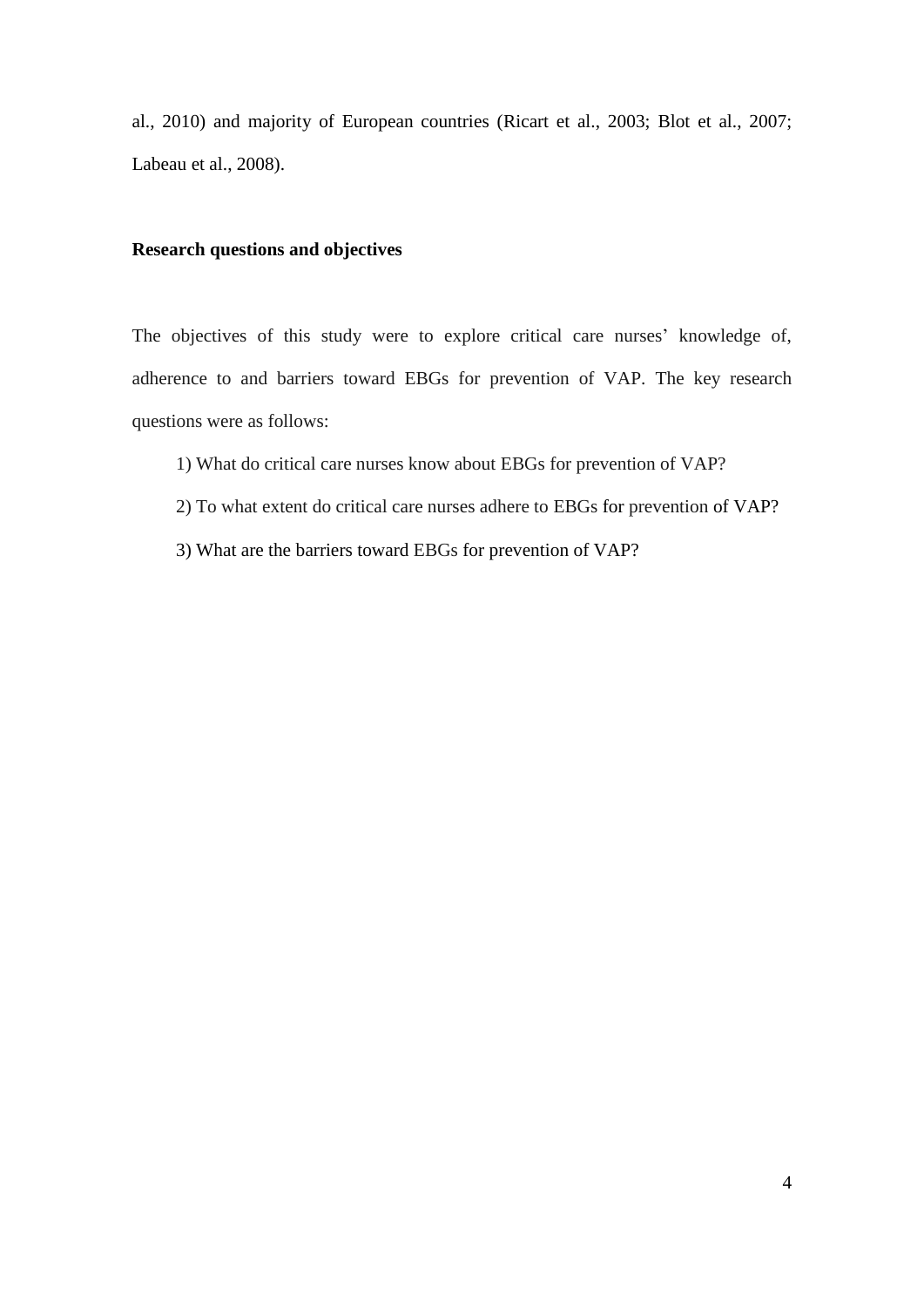## **Methods**

## **Design**

A quantitative cross-sectional survey was conducted based on two pre-validated multiple-choice questionnaires developed to explore critical care nurses' knowledge of, adherence to and barriers toward EBGs for prevention of VAP.

## **Sample and settings**

The study was conducted in a single academic center in Finland in a 22-bed mixed adult general ICU in the fall of 2010. Participants were selected for the survey using convenience (accidental) sampling: participants were included in the survey if they happened to be in the right place at the right time (Burns and Grove, 2009). The inclusion criteria were as follows: 1) informed consent was obtained and 2) participants were direct care providers (bedside). However, physicians and students were excluded.

The questionnaires were distributed to all nursing staff  $(N = 173)$  by the head nurses in charge, who arranged an appropriate time (30min) and place to gather the responses. Due to the nature of spot testing, the questionnaires were completed under the head nurse's supervision. Each participant responded anonymously and only once.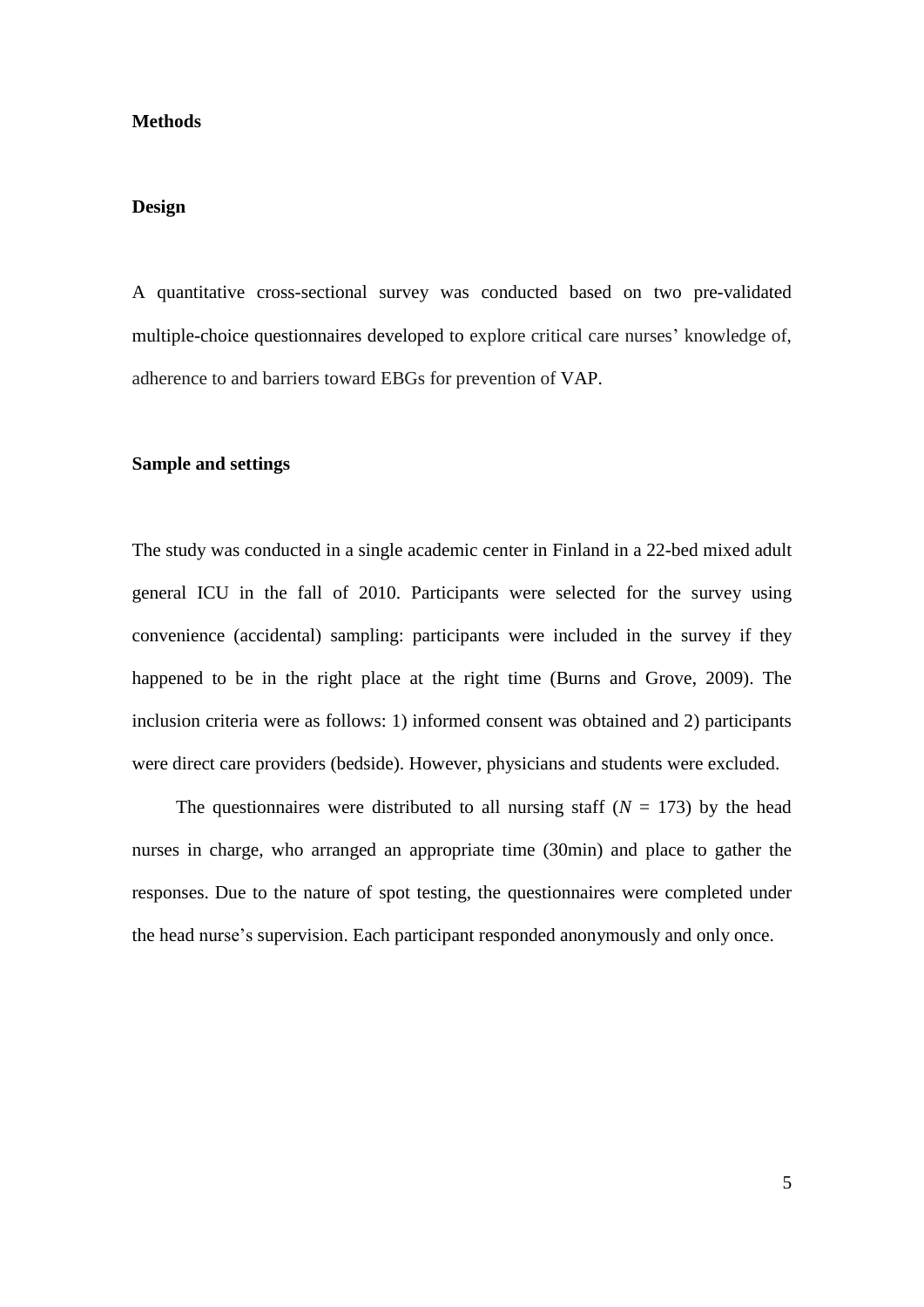# **Questionnaires**

Two international multiple-choice questionnaires were used to evaluate critical care nurses' knowledge of (Labeau et al., 2007), adherence to and barriers toward EBGs for prevention of VAP (Ricart et al., 2003). Questionnaires were adapted, translated and evaluated by two methodological and content experts (i.e., one physician and one registered nurse), who were selected based on their clinical ICU expertise. In addition, questionnaires were pre-tested for internal validity by a group of critical care nurses (*n*  $= 12$ ) who did not participate in the primary study (Burns and Grove, 2009).

Labeau et al's (2007) pre-validated questionnaire (difficulty 0.1–0.9; discrimination 0.10–0.65) comprises nine closed-ended questions, which are considered appropriate for objectively measuring participants' level of knowledge (Burns and Grove, 2009; Polit and Beck, 2011). The questionnaire was supplemented by one question (Table 3, question 10) about the use of 0.12% chlorhexidine gluconate antiseptic rinse (CDC, 2003; Rello et al., 2010). Therefore, the final questionnaire comprised ten questions. One point was given for each correct answer. Thus, the total score ranged from 0 to 10.

Ricart et al.'s (2003) original questionnaire was used to evaluate critical care nurses' self-reported adherence to and barriers toward 25 potential non-pharmacological strategies for the prevention of VAP. The original questionnaire was supplemented by questions about the American Association for Respiratory Care' (AARC, 2010) recommended open endotracheal suction (ETS) practices (Table 3, questions 13–20) and VBs, including the World Health Organization' (WHO, 2009) recommended hand hygiene practices (Table 4, questions 21–25). One point was given if participants adhered to an item. The total score ranged from 0 to 25. If any of the strategies were not

6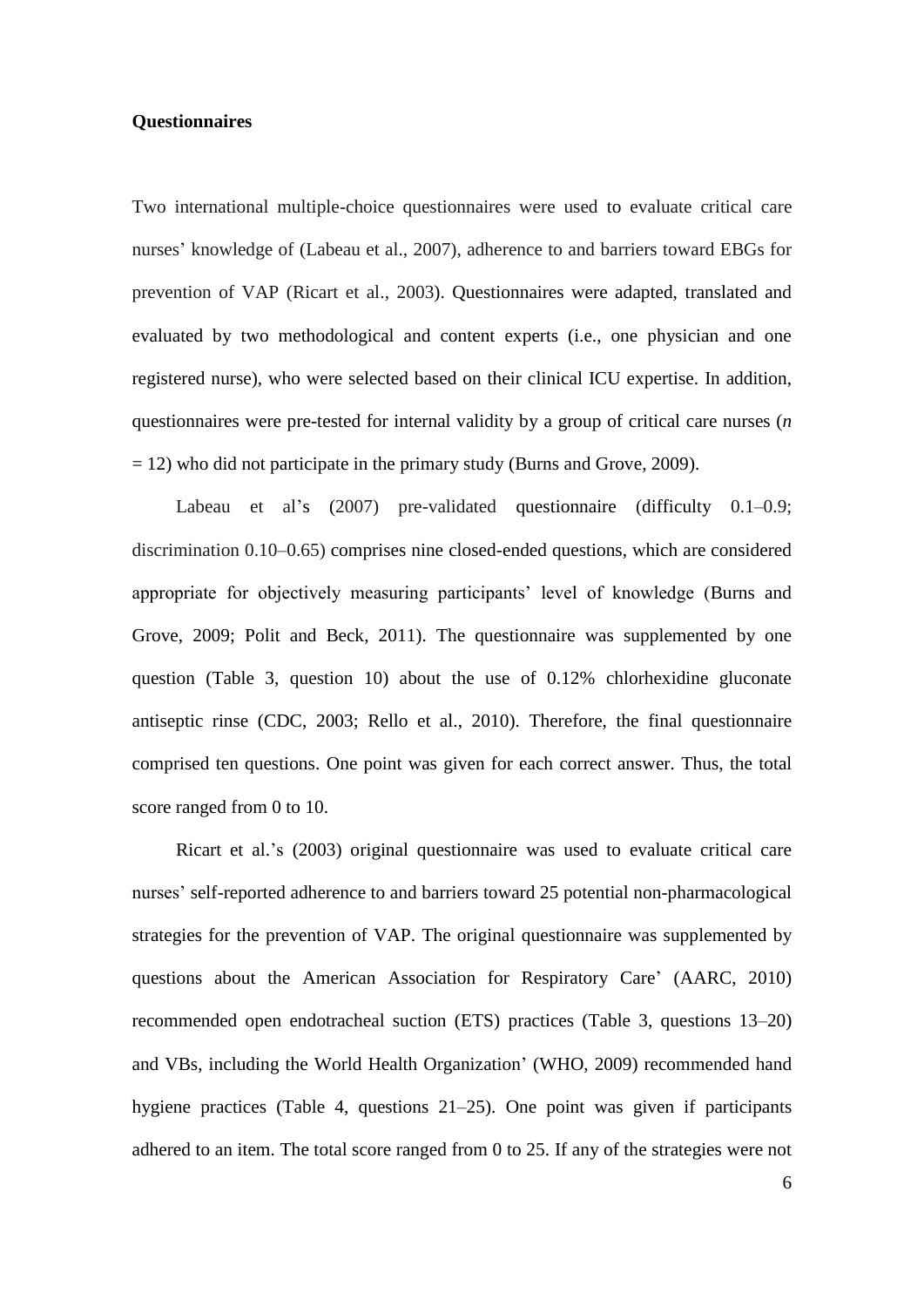used routinely, the participants were asked to indicate one of six barriers toward EBGs. One of the six barriers was presented as an open-ended question.

# **Data analysis**

SPSS 18.0 for Windows was used for statistical analysis (SPSS Inc., Chicago, Illinois, USA). Descriptive statistics included frequency ratings and percentages to describe demographics, adherence and perceived barriers of participants. An independentsamples t-test was used to compare the knowledge and adherence of critical care nurses' with different levels of ICU experience ( $\leq$  5 yrs vs. > 5 yrs) and education (registered nurses vs. nursing assistants). The five year cutoff for ICU experience was based on previous studies (Ricart et al., 2003; Labeau et al., 2008; El-Khatib et al., 2010). A *p* value less than 0.05 was considered statistically significant.

The principles of inductive content analysis were used to analyze, categorize and quantify the barriers toward EBG for prevention of VAP (Elo and Kyngäs, 2008). Initially, answers to the only open-ended question were open-coded based on the descriptions. Next, similar open-codes were grouped together into categories. Further, each category was labeled using content-specific keywords (e.g., lack of time, knowledge etc.). Finally, the open-codes were quantified within each category by calculating how many times each open-code occurred (Table 4).

# **Ethical considerations**

Approval for the survey was obtained from University Hospital. In Finland, according to the Medical Research Act (488/1999, and amendments 295/2004), approval of the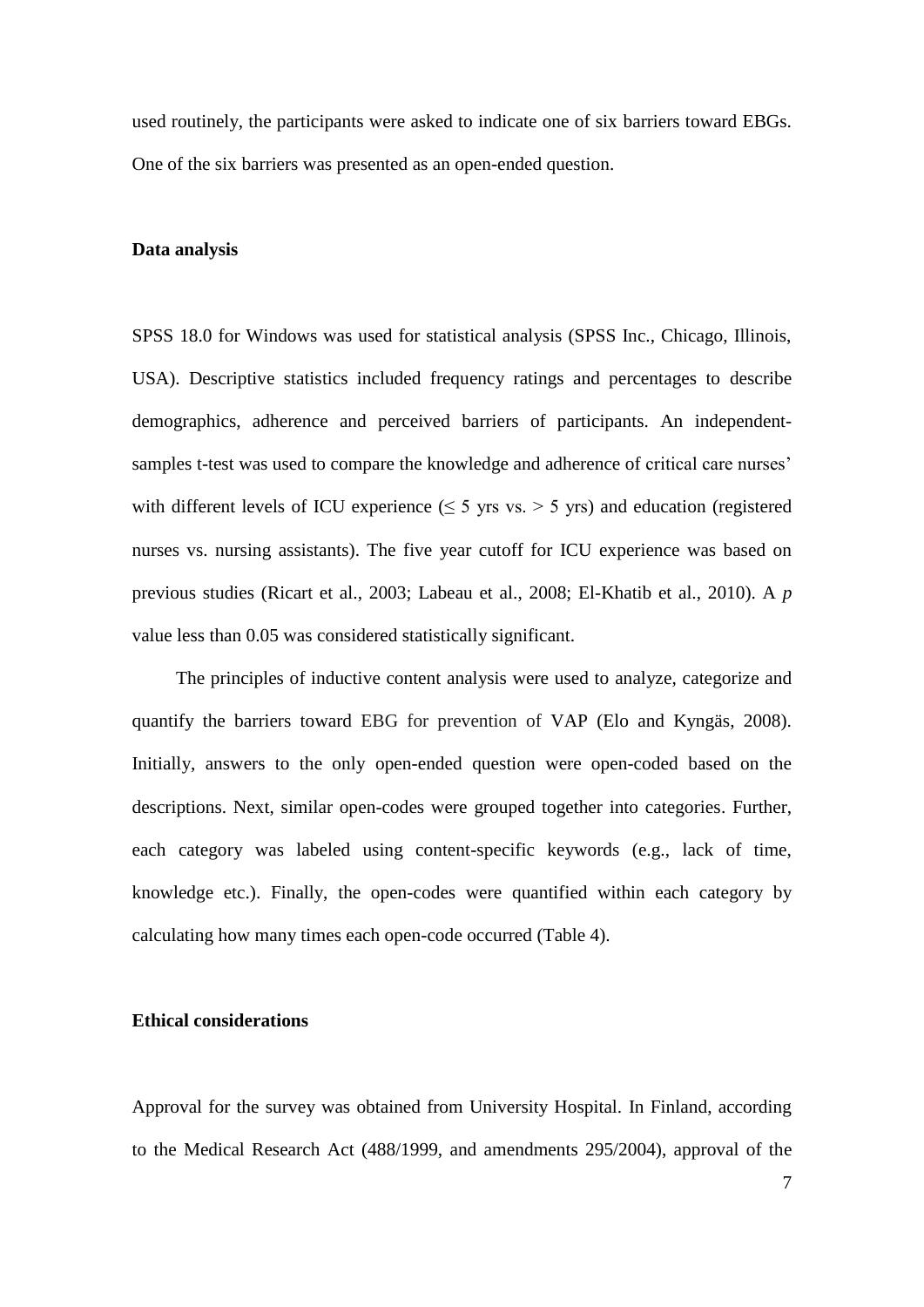local ethics committee is not required in studies focusing on staff members. Submission of a questionnaire was considered consent to participating in the study. Participants were assured of the voluntary nature of their participation. The anonymity of data was assured by coding the data. The data were stored on a password-protected computer, and only the corresponding author had access to the data.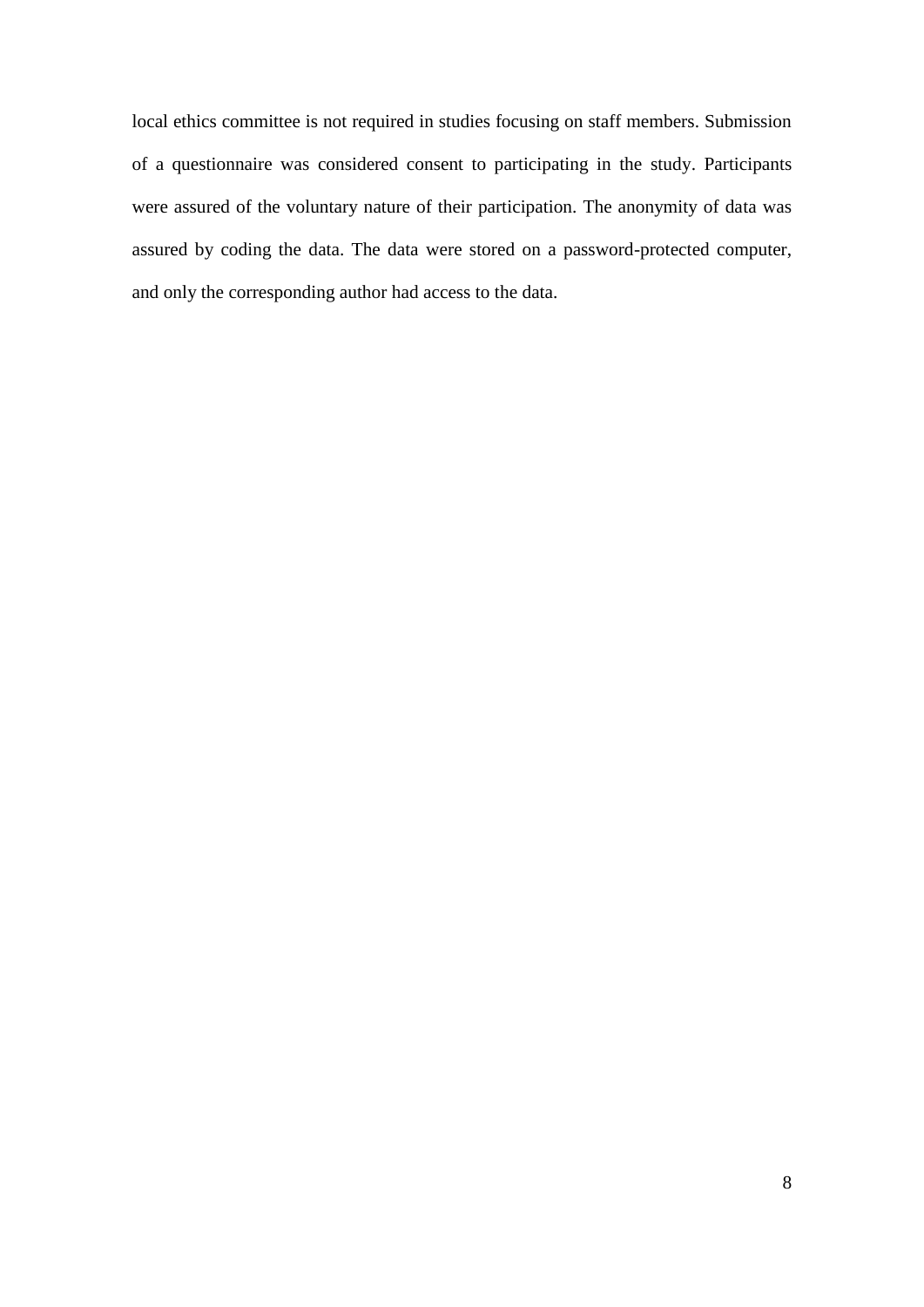# **Results**

## **Demographics**

The questionnaires were distributed to available critical care nurses  $(n = 101)$ . The final response rates ranged from 56.4% (registered nurses) to 100% (nursing assistants). Demographic information of the study participants is shown in Table 2. The majority of participants (89.1%) were registered nurses, often with  $> 10$  yrs ICU experience  $(40.6\%)$ .

# **Knowledge**

The mean score (Figure 1) in the knowledge test was 5.99 (SD 1.40) based on ten questions (i.e., 59.9% correct answers), and 66.3% of participants achieved more than half of the available points (Figure 1). More experienced nurses (ICU experience > 5yrs) scored (6.04, SD 1.39) significantly better  $(p = 0.029)$  than their less-experienced (ICU experience  $\leq$  5 yrs) colleagues (5.38, SD 1.51). The level of knowledge of nursing assistants' was lower than registered nurses, but the difference was not statistically significant ( $p = 0.191$ ).

The most well-known EBGs for prevention of VAP (Table 3) were related to patient positioning (99.0%) and use of 0.12% chlorhexidine gluconate antiseptic rinse (95.0%). The least well-known EBGs were related to the frequency of humidifier (5.0%) and suction system changes (26.7%).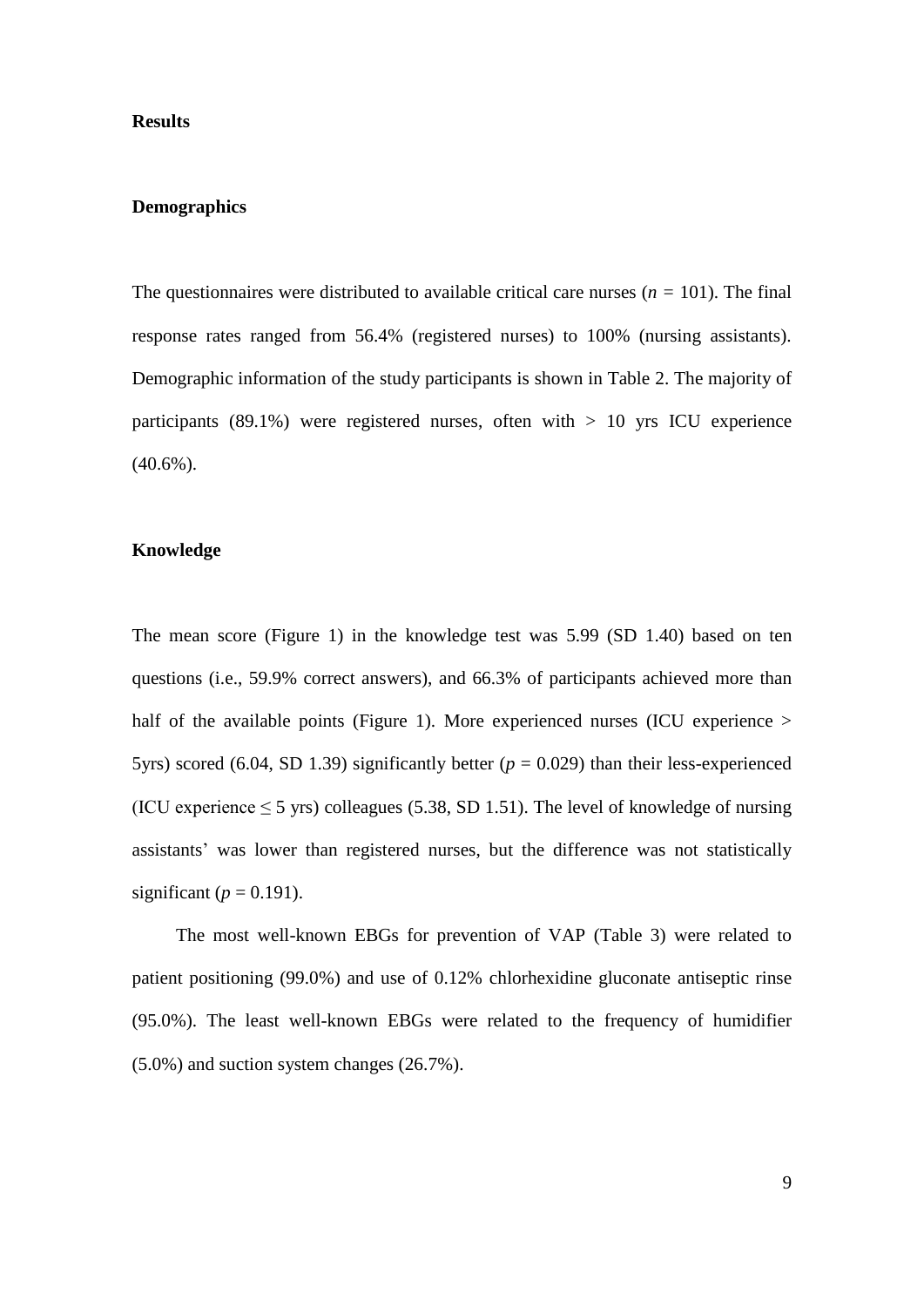#### **Adherence**

The mean score in self-reported adherence to EBGs for prevention of VAP (Table 4) was 20.99 (SD 2.97) on 25 questions (84.0%). There was no significant difference in adherence between the registered nurses and nursing assistants, or between different levels of ICU experience.

The most highly adhered procedures were related to semi-recumbent positioning of the patient (94.1%), humidification with heat and moisture exchangers (94.1%) and to infection control practices, such as adequate hand hygiene (93.1%) and to aseptic technique, such as maintaining the sterility of the suction catheter until insertion into airway (93.1%) and disposal of the used catheter and gloves in the manner that prevents contamination of secretions (93.1%). The most poorly adhered to guidelines (Table 4) pertained to two nurses perform the ETS (46.5%), use of a continuous subglottic suctioning system (27.7%) and use of protective gowns during ETS practices (24.8%).

#### **Barriers**

The main barriers toward EBGs for prevention of VAP were inadequate resources and disagreement with the results of previous studies (Table 4). However, other barriers against following EBGs (Table 5) included lack of time (14.3%), patient-related barriers (14.3%), lack of skills (11.9%), knowledge (7.1%), and guidance (7.1%), forgetfulness (7.1%), procedure consisted unnecessary (7.1%) and lack of staff (4.8%). Minor barriers were outside job description (4.8%), and lack of outcome expectancy (2.4%).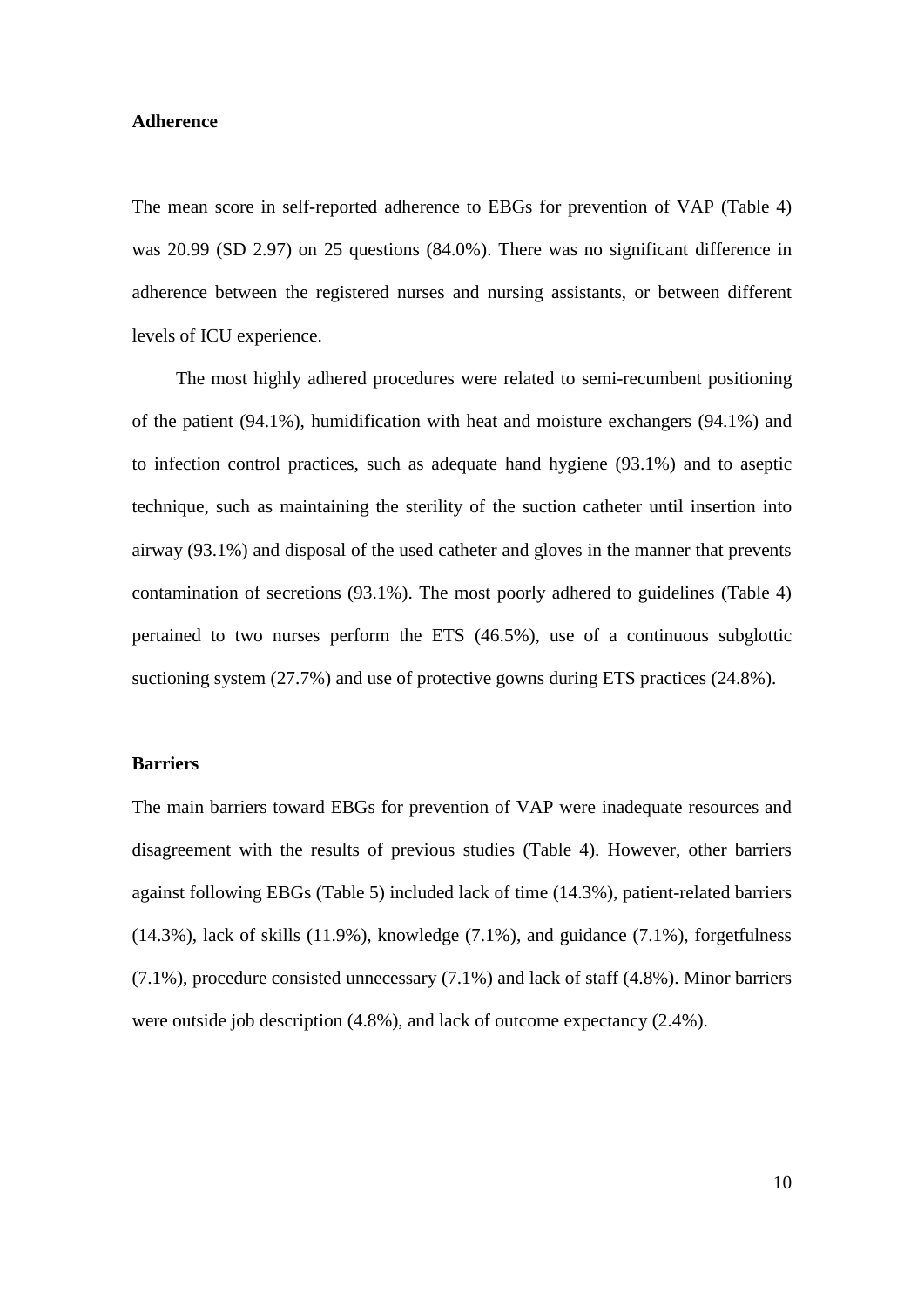## **Discussion**

The study was conducted in a single university hospital and based on a nonprobability method of sampling. Therefore, it is difficult to generalize the results. Critical care nurses' mean score in the knowledge test was 59.9%, whereas previous studies have reported mean scores ranging from 41.2% (Blot et al., 2008) to 78.1% (El-Khatib et al., 2010). The variability of the scores might be due to differences between the specific healthcare delivery models (El-Khatib et al., 2010), routine critical care nursing duties (e.g., lack of specific respiratory therapists), local and international guidelines as well as views on good practice and/or a lack of consistent policy (Labeau et al., 2008).

In our study, as in several other studies (Blot et al., 2007; Labeau et al., 2008), more experienced nurses (ICU experience  $> 5$  yrs) performed significantly better in the knowledge test than their less experienced (ICU experience  $\leq$  5 yrs) colleagues. However, El-Khatib et al. (2010) reported that the difference between groups was not significant. Contrary to previous studies (Ricart et al., 2003; Blot et al., 2007; Cason et al., 2007; Kaynar et al., 2007; Labeau et al., 2008; El-Khatib et al., 2010), nursing assistants were included in our study because they provided care for mechanically ventilated adult patients with an artificial airway. However, the sample of nursing assistants was less than 10% of the entire sample, and thus the results should be interpreted with caution.

The self-reported adherence to EBGs for prevention of VAP was 84%, which is in line with previous studies reporting adherence between 77.7–83.0% (Ricart et al., 2003; Kaynar et al., 2007). However, contrary to previous studies (CDC, 2007), no variability in adherence toward EBGs between different education or experience groups was found. The most common self-reported adherences were related to VB including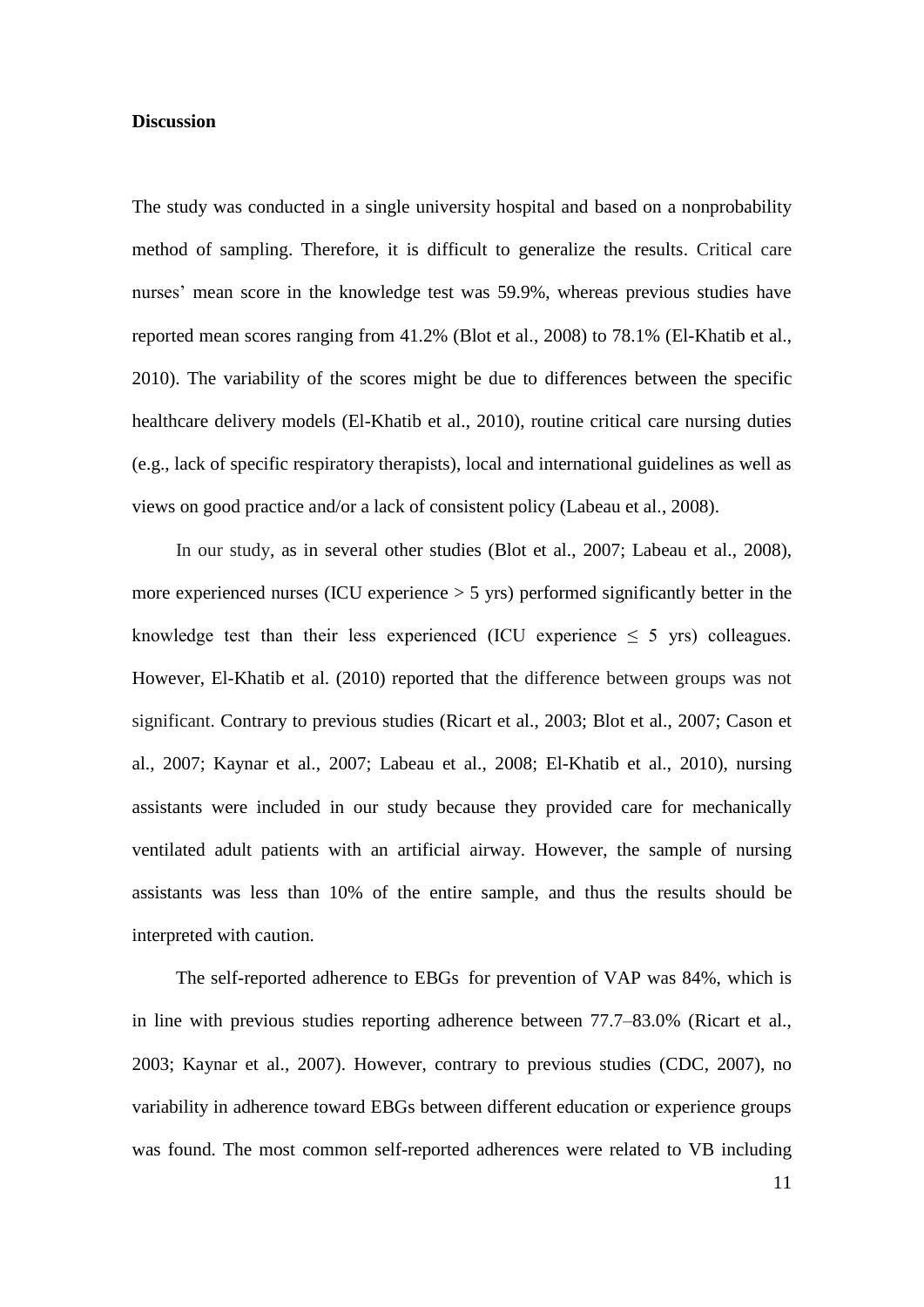semi-recumbent positioning (CDC, 2003; IHI, 2006), adequate hand hygiene (CDC, 2003; Rello et al., 2010), and formal infection control programs, which may be due to well-implemented guidelines. However, self-reported adherences to hand hygiene (Berhe et al., 2005; CDC, 2007; De Wandel et al., 2010; Sahay et al., 2010; Tolentino-DelosReyes et al., 2007; WHO, 2009), oral care (Cutler and Davis, 2005; Furr et al., 2004; Jones et al., 2004) and ETS practices (Day et al., 2002; Kelleher and Andrews, 2008) were generally higher than reported in previous prospective, observational studies.

In addition, rigorous hand hygiene with alcohol disinfectants was not common practice when previous studies published prior to 2010 were conducted (Crunden et al., 2005; Resar et al., 2005; Berrile-Cass et al., 2006; Apisarnthanarak et al., 2007; Younnquist et al., 2007; Bloos et al., 2009; Hawe et al., 2009; Hutchins et al., 2009; Marra et al., 2009; Zaydfudim et al., 2009; Bird et al., 2010). Alcohol-based hand disinfection was considered in Blaumoun et al.'s (2009) and Bouadma et al.'s studies (2010a, 2010b), whereas earlier studies, such as Cocoanour et al. (2006), merely recommended its use. Recently, it has been shown that adequate hand hygiene is the single most effective practice in preventing VAP (Koff et al. 2011) and other nosocomial infections (Masterton et al., 2008; WHO, 2009).

The least well-adhered to EBGs were related to the frequency of humidifier and suction system changes. Heat and moisture exchangers were reported to be changed daily by 94.1% of critical care nurses (according to local practices), whereas the significance of such measures has been questioned by Masterton et al. (2008). The results also showed that the recommended use of open versus closed suction system was ambiguous. According to Masterton et al. (2008) and Subirana et al. (2010), the type of suctioning system has no effect on the incidence of VAP, in contrast to earlier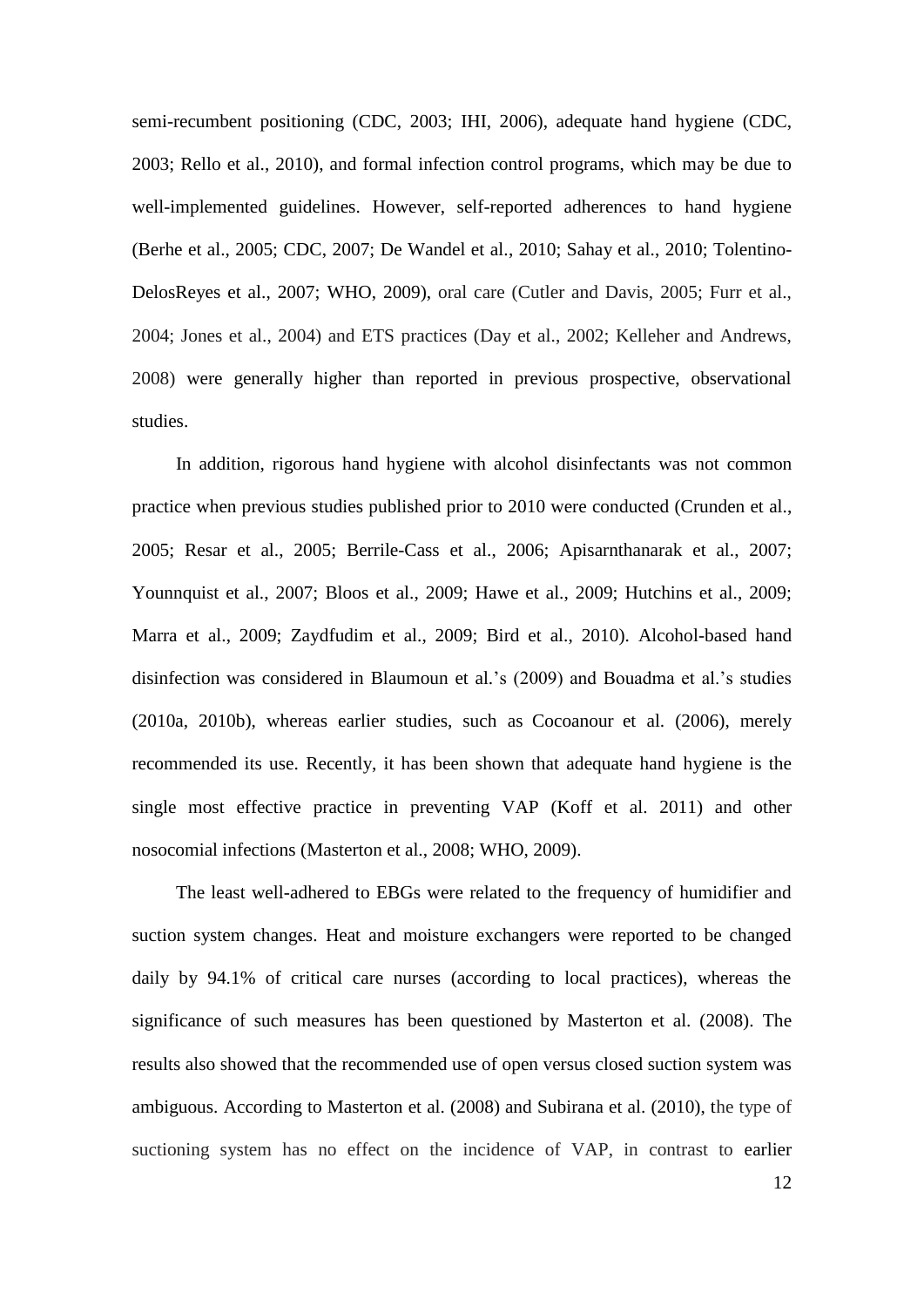recommendations (Dodek et al., 2004) and studies (Blot et al., 2007; El-Khatib et al., 2010; Labeau et al. 2008).

The lowest self-reported adherences were related to continuous subglottic suctioning (Dodek et al., 2004; ATS, 2005; Masterton et al. 2008) and to some infection control practices. The use of protective gowns (CDC, 2003, 2007) and two nurses perform the open ETS were not well adhered (due to a lack of knowledge, guidance, and resources). According to the CDC (2007), adherence to appropriate glove use ranged from 15–82% in previous studies. Also poor memory, laziness and gowns kept at a long distance from where needed were reported as barriers toward EBGs (Table 5).

According to previous literature, the routine use of sodium chloride instillation should be avoided (AARC, 2010; CHP, 2010). The self-reported adherence to sodium chloride instillation before tracheal suctioning was 68.3%. The reasons for nonadherence were related to the lack of guidance, and time and outcome expectancy. Based on robust evidence, the safety (effect on hemodynamic, respiratory and intracranial system) and efficacy (improved oxygenation, increased secretions, yield, tube patency, and prevention of VAP) of sodium chloride instillation has been questioned (AARC, 2010). However, recent reports provided new information about the safety (Overend et al., 2009; Paraz and Stockton, 2009) and efficacy (Caruso et al., 2009; [Christensen](javascript:__doLinkPostBack() et al., 2010) of sodium chloride instillation, used also in bronchoalveolar lavages. According to single (Caruso et al., 2009) and multicenter [\(Christensen](javascript:__doLinkPostBack() et al., 2010) trials, sodium chloride instillation may decrease the incidence of VAP. Therefore, further research is needed to clarify the effect of routine use of sodium chloride instillation.

The main barriers (Table 4) were inadequate resources and disagreement with the results. Other barriers, such as patient discomfort and adverse effects, have been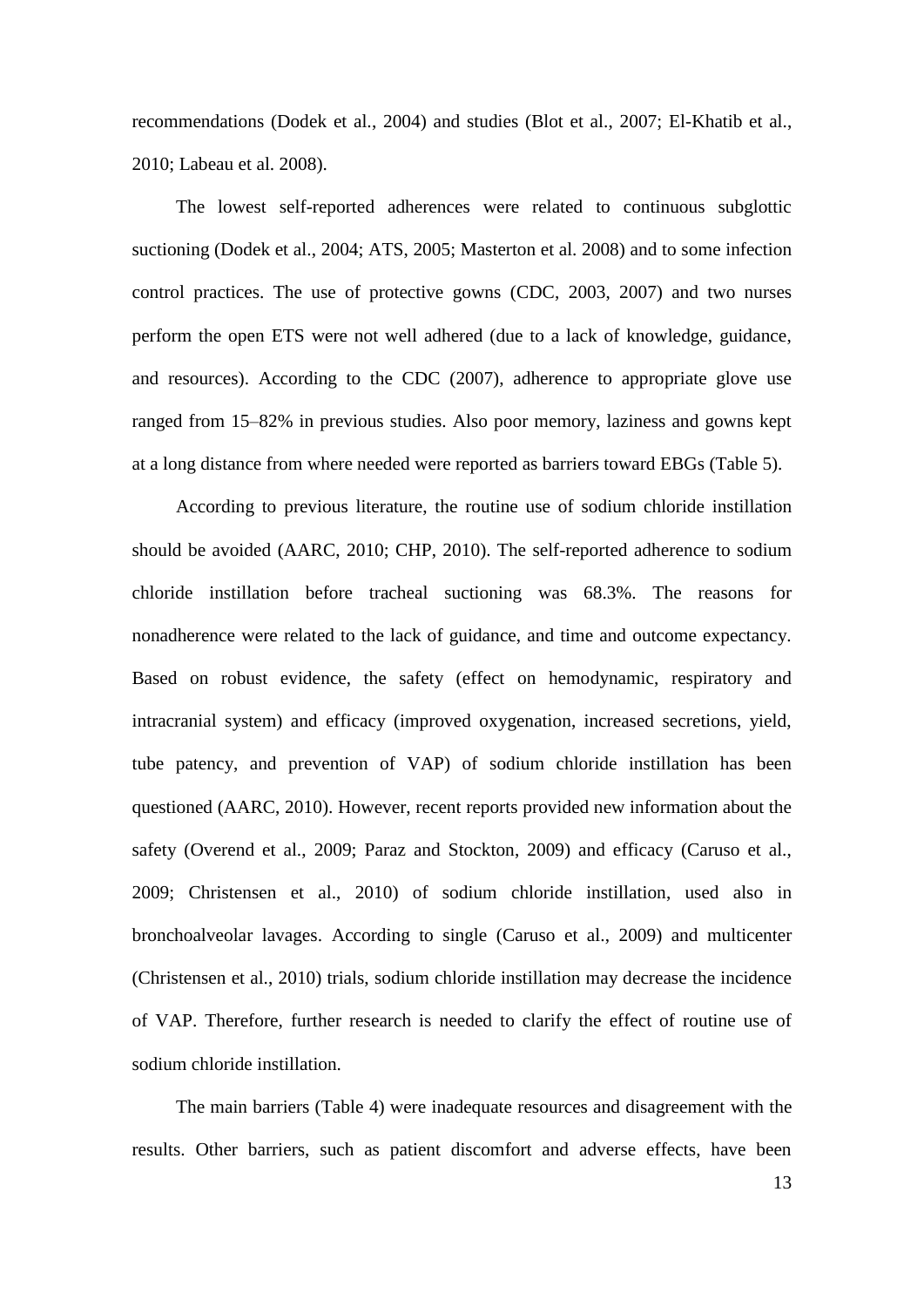described in previous medical (Cabana et al., 1999) and nursing studies (Ricart et al., 2003). Further reasons (Table 5) included lack of time (Cabana et al., 1999; De Wandel et al., 2010), lack of knowledge and skills, and forgetfulness. The lack of knowledge might be due to poor information about current guidelines (Cabana et al., 1999; El-Khatib et al., 2010) or inability to translate research findings into bedside practice (Kaynar et al., 2007).

It's important to evaluate critical care nurses' knowledge, attitudes and beliefs so that current practices can be improved (Ajzen, 2005). Some of the important components of formal infection control (e.g., continuous subglottic suctioning, use of protective gowns, and protection of patients' eyes and central venous catheters from secretions) were viewed as unnecessary by the nurses participating in this study and were used only when judged necessary. Overall, the reasonable level of knowledge and increased self-reported adherence to EBGs may be due to improved education, local guidelines, regular nursing duties and provision of sufficient information that is well implemented in practice. The main strengths of this study are the high response rate, which means the results closely represent the local target population, and the inclusion of nurses in different departments with a range of ICU experience (Polit and Beck, 2011). The results can be used to guide local practice and education, and contribute to the debate regarding the role of nurses' adherence and knowledge of methods in preventing VAP.

# **Conclusions**

The average knowledge level was low. Professional experience was shown to be associated with better knowledge scores. A number of helpful barriers toward EBGs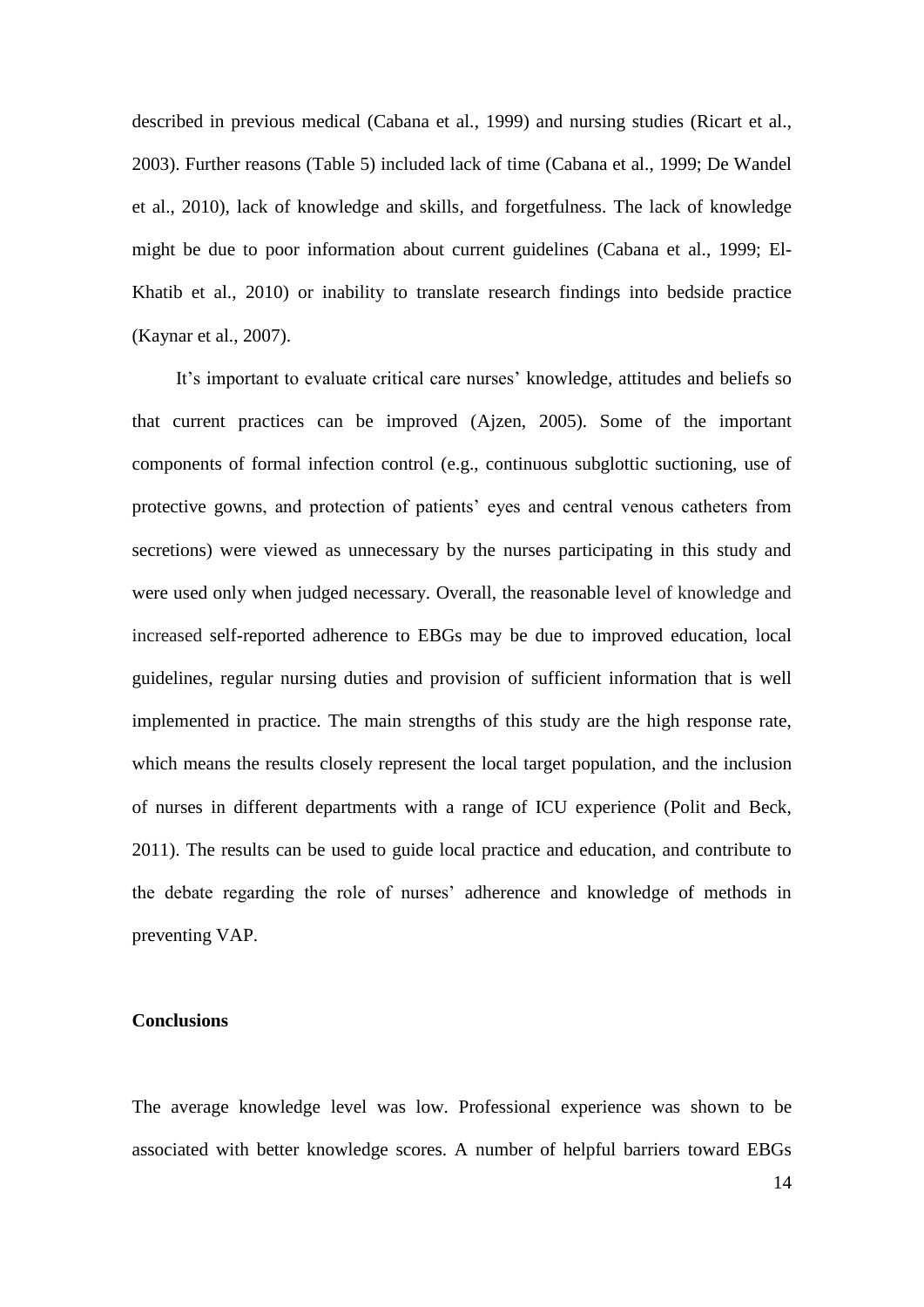were identified. There is an ongoing need for improvements in education and effective implementation strategies.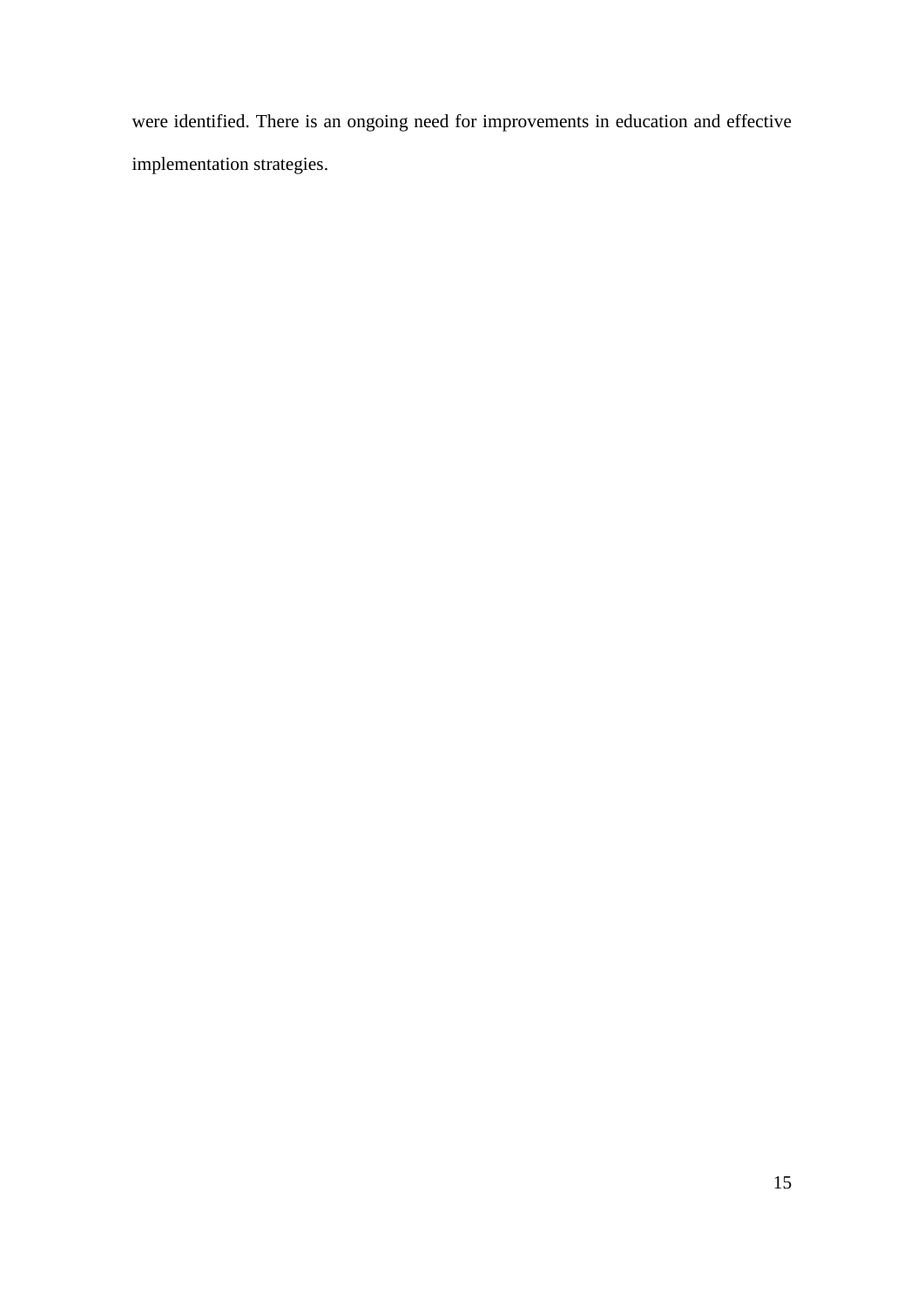# **References**

- American Association for Respiratory Care (AARC). Clinical Practice Guidelines. Endotracheal suctioning of mechanically ventilated patients with artificial airways. Respir Care 2010; 55: 758–64.
- Ajzen I. Attitudes, personality and behavior. 2nd ed. McGraw-Hill Education, Open University Press; 2005.
- American Thoracic Society Documents (ATS). Guidelines for the management of adults with hospital-acquired, ventilator-associated, and healthcare-associated pneumonia. AJRCCM 2005; 171: 388–416.
- Kelleher S, Andrews T. An observational study on the open-system endotracheal suctioning practices of critical care nurses. J Clin Nurs 2008; 17: 360–69.
- Apisarnthanarak A, Pinitchai U, Thongphubeth K, Yuekyen C, Warren D, Zack J et al. Effectiveness of an educational program to reduce ventilator-associated pneumonia in a tertiary care center in Thailand: A 4-year study. Clin Infect Dis 2007; 45: 704– 11.
- Babcock H, Zack J, Garrison T, Trovillion E, Jones M, Fraser V et al. An educational intervention to reduce ventilator-associated pneumonia in an integrated health system: A comparison of effects. Chest 2004; 125: 2224–31.
- Berhe M, Edmond M, Bearman G. Practices and an assessment of health care workers' perceptions of compliance with infection control knowledge of nosocomial infections. AJCC 2005; 33: 55–57.
- Berrile-Cass D, Adkins F, Jones P, Fakim M. Eliminating nosocomial infections at ascension health. J Qual Patient Saf 2006; 11: 612–20.
- Bird D, Zambuto A, O´Donnell C, Silva J, Korn C, Burke R et al. Adherence to ventilator-associated pneumonia bundle and incidence of ventilator-associated pneumonia in the surgical intensive care unit. Arch Surg 2010; 145: 465–70.
- Blamoun J, Alfakir M, Rella ME. Efficacy of an expanded ventilator bundle for the reduction of ventilator-associated pneumonia in the medical intensive care unit. AJIC 2009; 37: 172–75.
- Bloos F, Muller S, Harz A. Effects of staff training on the care of mechanically ventilated patients: a prospective cohort study. [BJA](http://sfx.nelliportaali.fi/nelli28b?url_ver=Z39.88-2004&url_ctx_fmt=infofi/fmt:kev:mtx:ctx&ctx_enc=info:ofi/enc:UTF-8&ctx_ver=Z39.88-2004&rfr_id=info:sid/sfxit.com:azlist&sfx.ignore_date_threshold=1&rft.object_id=954925386144&rft.object_portfolio_id=) 2009; 103: 232–37.
- Blot S, Labeau S, Vandijck D, Claes B. Evidence-based guidelines for the prevention of ventilator-associated pneumonia: results of a knowledge test among intensive care nurses. Int Care Med 2007; 33: 1463–67.
- Bouadma L, Mourvillier B, Deiler V, Le Corre B, Lolom I, Regnier B et al. A multifaceted program to prevent ventilator-associated pneumonia: Impact on compliance with preventive measures. Crit Care Med 2010a; 38: 789–96.
- Bouadma L, Deslanders E, Lolom I, Le Corre B, Mourvillier B, Regnier B et al. Longterm impact of a multifaceted prevention program on ventilator-associated pneumonia in a medical intensive care unit. CID 2010b; 51: 1115–22.
- Burns N, Grove B. 2009. The practice of nursing research: Appraisal, synthesis, and generation of Evidence. 6th ed. Saunders Elsevier, United States of America.
- Cabana MD, Rand CS, Powe NR, Wu AW, Wilson MH, Abboud P-A et al. Why don't physicians follow clinical practice guidelines? JAMA 1999; 282:1458–65.
- Caruso P, Denari S, Ruiz S, Demarzo E, Deheinzelin D. Saline instillation before tracheal suctioning decreases the incidence of ventilator-associated pneumonia. Crit Care Med 2009; 37: 32–38.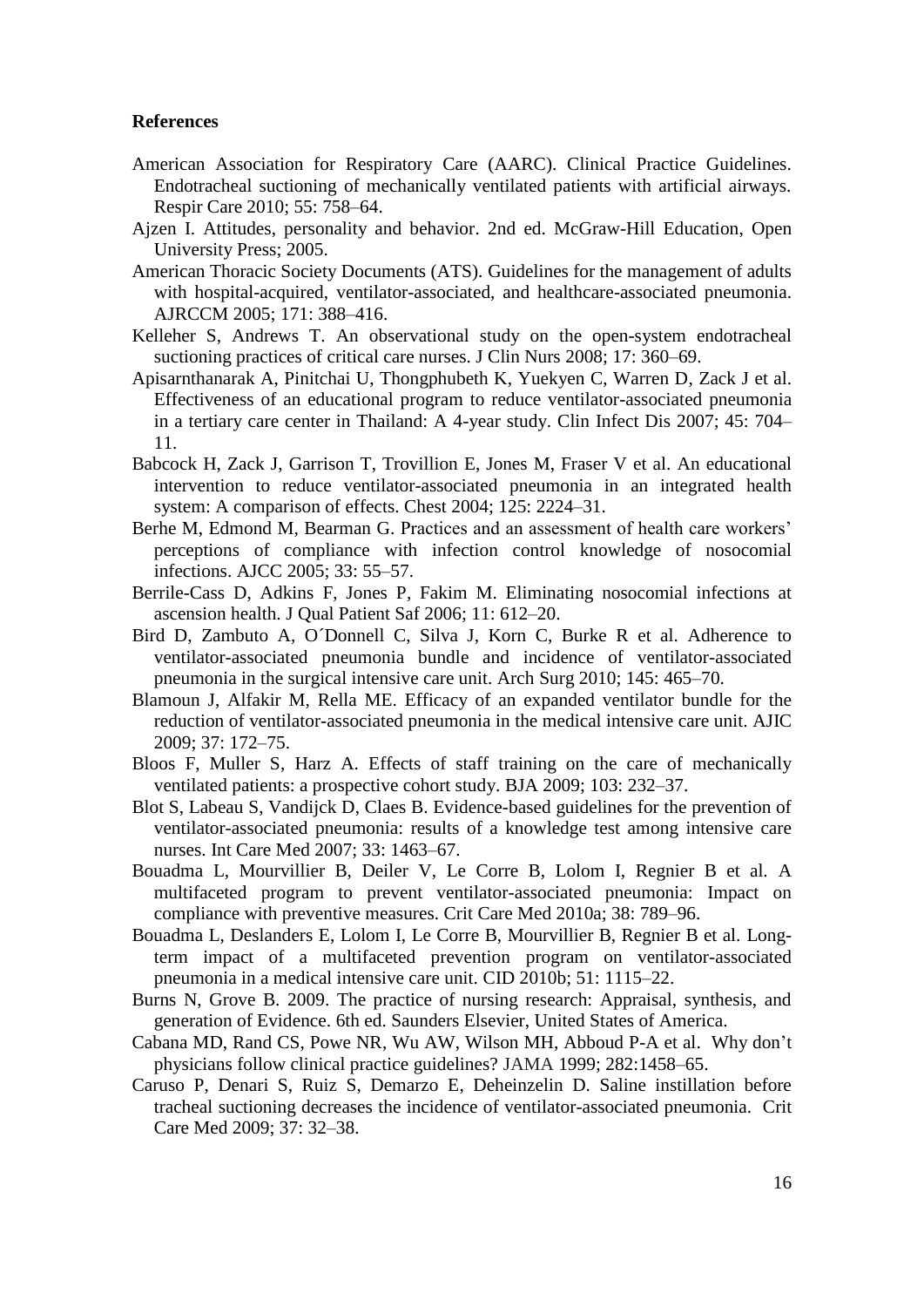- Cason C, Tyner T, Saunders S, Broome L. Nurse's implementation of guidelines for ventilator-associated pneumonia from the Centers for Disease Control and Prevention. AJCC 2007; 16: 28–36.
- Centers for Disease Control and Prevention (CDC). Guidelines for Preventing Health-Care**-**Associated Pneumonia. Recommendations of CDC and the Healthcare Infection Control Practices Advisory Committee. 2003. Tablan OC, LJ, Anderson, RB, Besser, R, Bridges C, Hajjeh, R. MMWR 2004; 53: 1–36.
- Centers for Disease Control and Prevention (CDC). Guidelines for Isolation Precautions: Preventing Transmission of Infectious Agents in Healthcare Settings. 2007. The Healthcare Infection Control Practices Advisory Committee. Siegel JD, Rhinehart E, Jackson M, Chiarello L. 2007. Available from: http://www.cdc.gov/hicpac/pdf/isolation/Isolation2007.pdf.
- Christensen RD, Henry E, Baer VL, Hoang N, Snow GL, Rigby G et al. A low-sodium solution for airway care: results of a multicenter trial. Respir Care 2010; 55: 1680– 85.
- Centre for Health Protection (CHP). Recommendations on prevention of ventilatorassociated pneumonia. Scientific Committee on Infection Control, and Infection Control Branch, Centre for Health Protection, Department of Health June 2010. Available from:

http://www.chp.gov.hk/files/pdf/recommendations\_on\_prevention\_of\_ventilatorassociated\_pneumonia\_r.pdf.

- Cocoanour C, Peninger M, Domonoske B, Pharm D, Tao L, Wright B et al. Decreasing ventilator-associated pneumonia in a trauma ICU. J Trauma 2006; 61: 122–30.
- Crunden E, Boyce C, Woodman H, Bray B. An evaluation of the impact of the ventilator care bundle. Nurs Crit Care 2005; 10: 242–46.
- Cutler C, Davis N. Improving oral care in patients receiving mechanical ventilation. AJCC 2005; 14: 389–94.
- Day T, Farnell S, Haynes S, Wainwright S, Wilson-Barnett J. Tracheal suctioning: an exploration of nurse's knowledge and competence in acute and high dependency ward areas. JAN 2002; 39: 35–45.
- De Wandel D, Maes L, Labeau S, Vereecken C, Blot S. Behavioral determinants of hand hygiene compliance in intensive care units. AJCC 2010; 19: 230–239.
- Dodek P, Keenan, Cook D, Heyland D, Jacka M, Hand L, Muscedere J, Foster D, Mehta N, Hall R, Brun-Buisson C. Evidence-based clinical practice guideline for the prevention of ventilator-associated pneumonia. Ann Int Med 2004; 141: 305–313
- El-Khatib M, Zeineldine S, Ayoub C, Husari A, Bou-Khalil P. Critical care clinicians' knowledge of evidence-based guidelines for preventing ventilator-associated pneumonia. AJCC 2010; 19: 272–77.
- Elo S, Kyngäs H. The qualitative content analysis process. JAN 2007; 62; 107–15.
- Furr A, Binkley C, McCurren C, Carrico C (2004) Factors affecting quality of oral care in intensive care units. JAN 2004; 48: 454–62.
- Gurses AP, Seidl KL, Vaidya V, Bochiccio G, Harris AD, Xiao Y. Systems ambiguity and guideline compliance: a qualitative study of how intensive care units follow evidence-based guidelines to reduce healthcare-associated infections. BMJ Quality and Safety 2008; 17: 351–59.
- Hawe C, Ellis K, Cairns C, Longmate A. Reduction of ventilator-associated pneumonia: active versus passive guideline implementation. Int Care Med 2009; 35: 1180–1186.
- Hutchins K, Karras G, Erwin J, Sullivan K. Ventilator-associated pneumonia and oral care: a successful quality improvement project. AJIC 2009; 37: 590–97.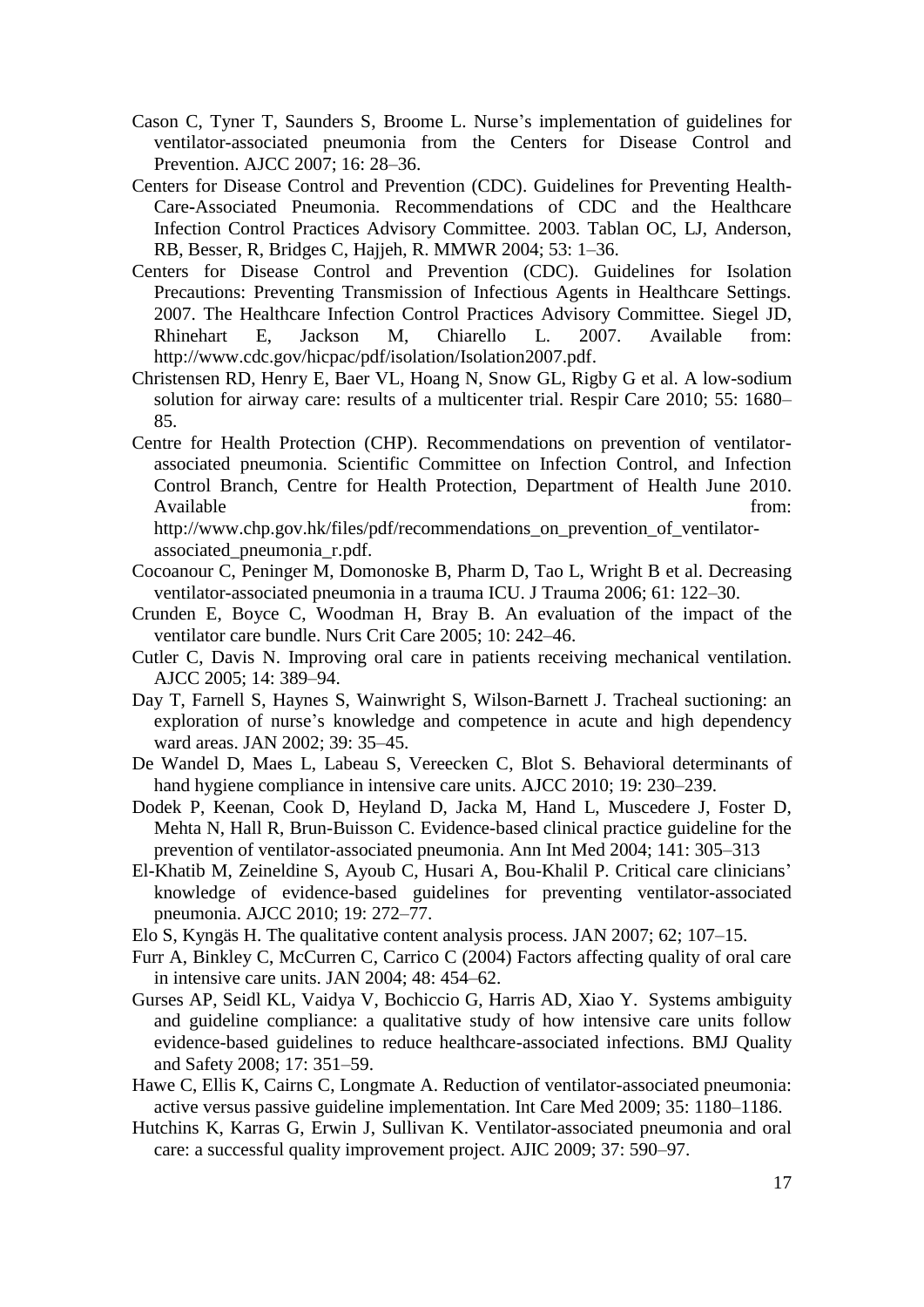- Institute of Healthcare Improvement (IHI). The 100,000 lives campaign: setting a goal and a deadline for improving health care quality. Berwick DM, Calkins DR, McKannon CJ, Nazem A. JAMA 2006; 295:324–27.
- Jones H, Newton J, Bower E. A survey of the oral care practices of intensive care nurses. Int Crit Care Nurs 2004; 20: 69–76.
- Karhu J, Ala-Kokko TI, Ylipalosaari P, Ohtonen P, Laurila JJ, Syrjälä H. Hospital and long-term outcomes of ICU-treated severe community- and hospital-acquired, and ventilator-associated pneumonia patients. Acta Anaesth Scand 2011; 55: 1254–60.
- Kaynar M, Mathew J, Hudlin M, Gingras D, Ritz R, Jackson M, Kacmarek R, Kollef M. Attitudes of respiratory therapist and nurses about measures to prevent ventilatorassociated pneumonia: A multicenter, cross-sectional survey study. Respir Care 2007; 52: 1687–94.
- Kelleher S, Andrews T. An observational study on the open-system endotracheal suctioning practices of critical care nurses. J Clin Nurs 2008; 17: 360–69.
- Koff MD, Corwin HL, Beach ML, Surgenor SD, Loftus RW (2011) Reduction in ventilator associated pneumonia in a mixed intensive care unit after initiation of a novel hand hygiene program. J Crit Care 26, 489–495
- Labeua S, Vandijck B, Claes P, Van Aken P, Blot S. Critical care nurses' knowledge of evidence-based guidelines for preventing ventilator-associated pneumonia: An evaluation questionnaire. AJCC 2007; 16: 371–77.
- Labeau S, Vandijck D, Rello J, Adam S, Rosa A, Wenisch C et al. Evidence-based guidelines for prevention of ventilator-associated pneumonia: Results of a knowledge test among European intensive care nurses. J Hosp Infect 2008; 70: 180–85.
- Marra AR, Cal RG, Silva CV, Caserta RA, Paes AT, Moura DF et al. Successful prevention of ventilator-associated pneumonia in an intensive care setting. AJIC 2009; 37: 619–25.
- Masterton RG, Galloway A, French G, Street M, Armstrong J, Brown E et al. Guidelines for management of hospital-acquired pneumonia in the UK: Report of the Working Party on Hospital-Acquired Pneumonia of the British Society for Antimicrobial Chemotherapy. J Antimicrob Chemo 2008; 62: 5–34.
- Overend TJ, Anderson CM, Brooks D, Cicutto L, Keim M, McAuslan D, Nonoyama M. Updating the evidence base for suctioning adult patients: A systematic review. Can Respir J 2009; 16: e6–e17.
- Paraz JD, Stockton KA. Efficacy and safety of normal saline instillation: A systematic review. Physiotherapy 2009; 95: 241–50.
- Pogorzelska M, Larson E. Assessment of attitudes of intensive care unit staff toward clinical practice guidelines. Dim Crit Care Nurs2008; 27: 30–38.
- Polit D, Beck C. Nursing research. Generating and assessing evidence for nursing practice. 9th ed. Philadelphia: Lippincott Williams & Wilkins; 2011.
- Rello J, Lode H, Cornaglia G, Masterton R. A European care bundle for prevention of ventilator-associated pneumonia. Int Care Med 2010; 36: 773–80.
- Resar R, Pronovost P, Haraden C, Simmonds T, Rainey T, Nolan T. Using a bundle approach to improve ventilator care processes and reduce ventilator-associated pneumonia. Jt Comm J Qual Patient Saf 2005; 31: 243–48.
- Ricart M, Lorente C, Diaz E, Kollef MH, Rello J. Nursing adherence with evidencebased guidelines for preventing ventilator-associated pneumonia. Crit Care Med 2003; 31: 2693–96.
- Safdar N, Dezfulian C, Collard HR. Clinical and economic consequences of ventilatorassociated pneumonia: A systematic review. Crit Care Med 2005; 33: 2184–93.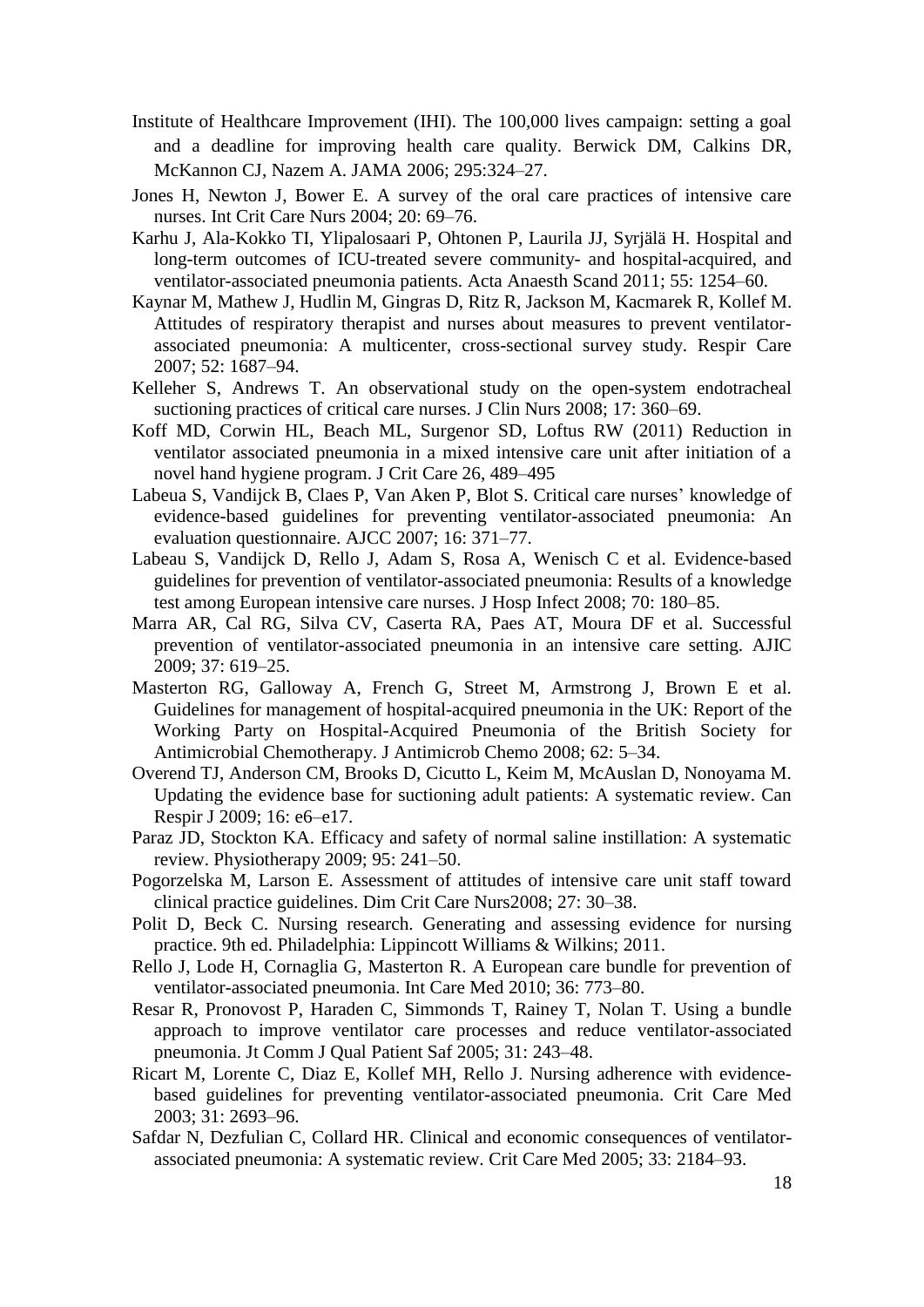- Sahay S, Panja S, Sauren P, Ray S, Rao BK. Diurnal variation in hand hygiene compliance in a tertiary level multidisciplinary intensive care unit. AJIC 2010; 38: 535–39.
- Subirana M, Sola´ I, Benito S. Closed tracheal suction systems versus open tracheal suction system for mechanically ventilated adult patients (Review). The Cochrane Database of Systematic Reviews 2010; 7: 1–50.
- Tolentino-DelosReyes AF, Ruppert SD, Shiao SY. Evidence-based practice. Use of the ventilator bundle to prevent ventilator-associated pneumonia. AJCC 2007; 16: 20– 27.
- World Health Organization (WHO). WHO Guidelines on Hand Hygiene in Health Care. First Global Patient Safety Challenge Clean Care is Safer Care; 2009.
- Ylipalosaari P, Ala-Kokko T, Laurila J, Ohtonen P, Syrjälä H. Epidemiology of intensive care unit (ICU)-acquired infections in a 14-month prospective cohort study in a single mixed Scandinavian university hospital ICU. Acta Anaesth Scand 2006, 1192–206.
- Zaydfudim V, Dosset LA, Starmer JM, Arbogast PG, Feurer ID, Ray WA et al. Implementation of a real-time compliance dashboard to help reduce SICU ventilatorassociated pneumonia with the ventilator bundle. Arch Surg 2009; 144: 656–62.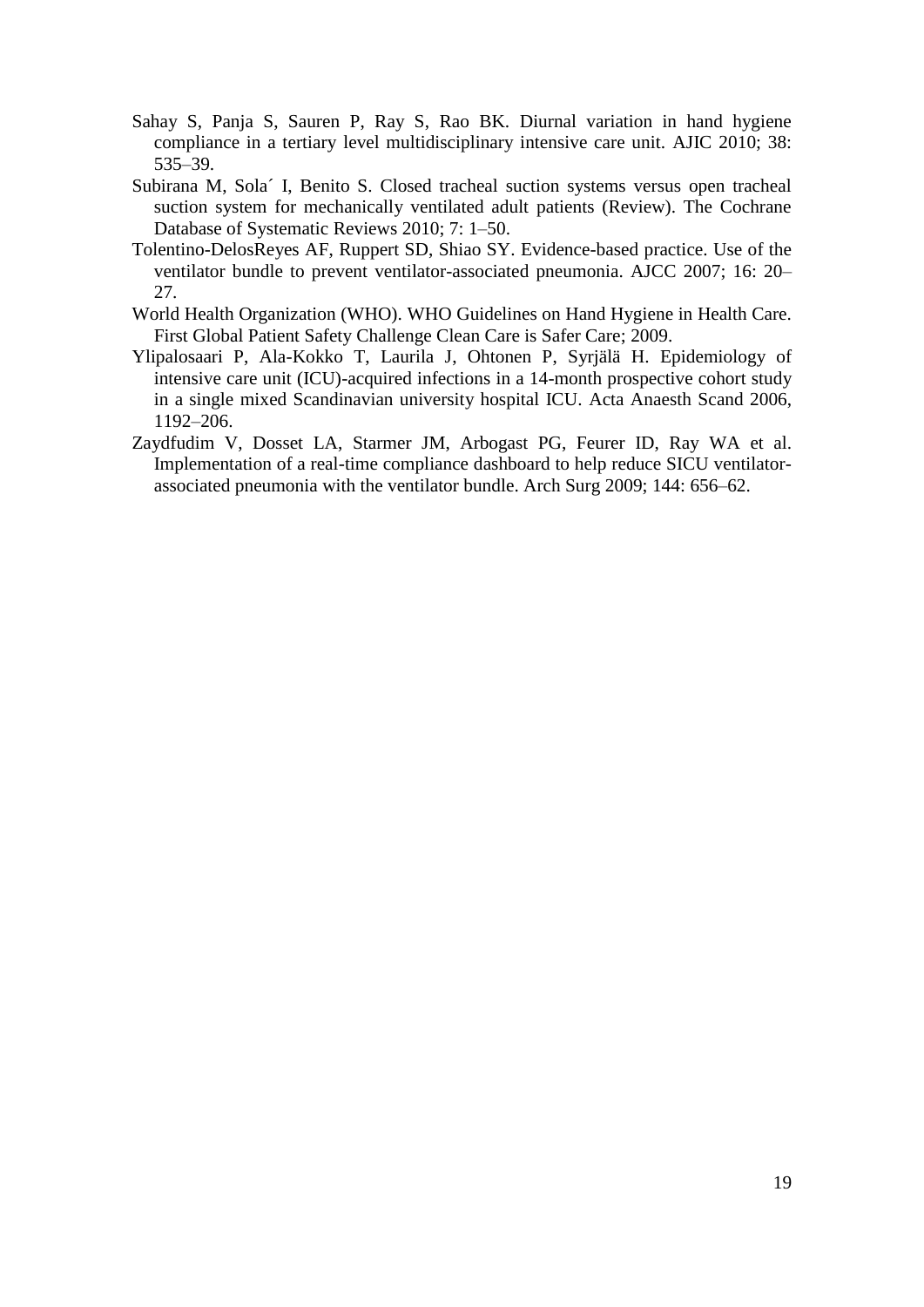| Guidelines                                                      | <b>Recommendations</b>                                                                                                                                                                     |
|-----------------------------------------------------------------|--------------------------------------------------------------------------------------------------------------------------------------------------------------------------------------------|
| The Institute of Healthcare                                     | Elevation of the head of bed to between $30^{\circ}$ and $45^{\circ}$<br>1                                                                                                                 |
| Improvement (IHI 2006)                                          | Daily "sedation vacations" and assessment of readiness to extubate<br>2.                                                                                                                   |
|                                                                 | Peptic ulcer disease prophylaxis<br>3.                                                                                                                                                     |
|                                                                 | Deep venous thrombosis prophylaxis<br>4.                                                                                                                                                   |
| The Centers for Disease<br>Control and Prevention (CDC<br>2003) | Wash hands after contact with mucous membranes, respiratory secretions, or objects<br>1.<br>contaminated with respiratory secretions. Wash hands before and after contact with<br>patient. |
|                                                                 | 2. Educate healthcare workers about nosocomial bacterial pneumonias and infection<br>control procedures used to prevent these pneumonias                                                   |
|                                                                 | 3. Wear gloves for handling respiratory secretions or objects contaminated with<br>respiratory secretions                                                                                  |
|                                                                 | 4. Provide subglottic suctioning before deflating the cuff of an endotracheal tube or<br>before moving the tube                                                                            |
|                                                                 | Elevate the head of the bed by $30^{\circ}$ to $45^{\circ}$ if not contraindicated<br>5.                                                                                                   |
|                                                                 | Develop and implement a comprehensive oral hygiene program to provide<br>6.<br>oropharyngeal cleaning and decontamination with or without an antiseptic agent                              |
|                                                                 | Use chlorhexidine gluconate antiseptic rinse during the perioperative period in adult<br>7.<br>patients who undergo cardiac surgery                                                        |
| A European Care Bundle                                          | No ventilator circuit tube changes unless specifically indicated<br>1.                                                                                                                     |
| (Rello et al. 2010)                                             | Strict hand hygiene using alcohol<br>2.                                                                                                                                                    |
|                                                                 | Appropriate educated and trained staff<br>3.                                                                                                                                               |
|                                                                 | Sedation vacation and use of weaning protocols<br>4.                                                                                                                                       |
|                                                                 | Oral care with chlorhexidine<br>5.                                                                                                                                                         |

| Table 1 Guidelines and recommendations for nursing care for the prevention of VAP |  |
|-----------------------------------------------------------------------------------|--|
|-----------------------------------------------------------------------------------|--|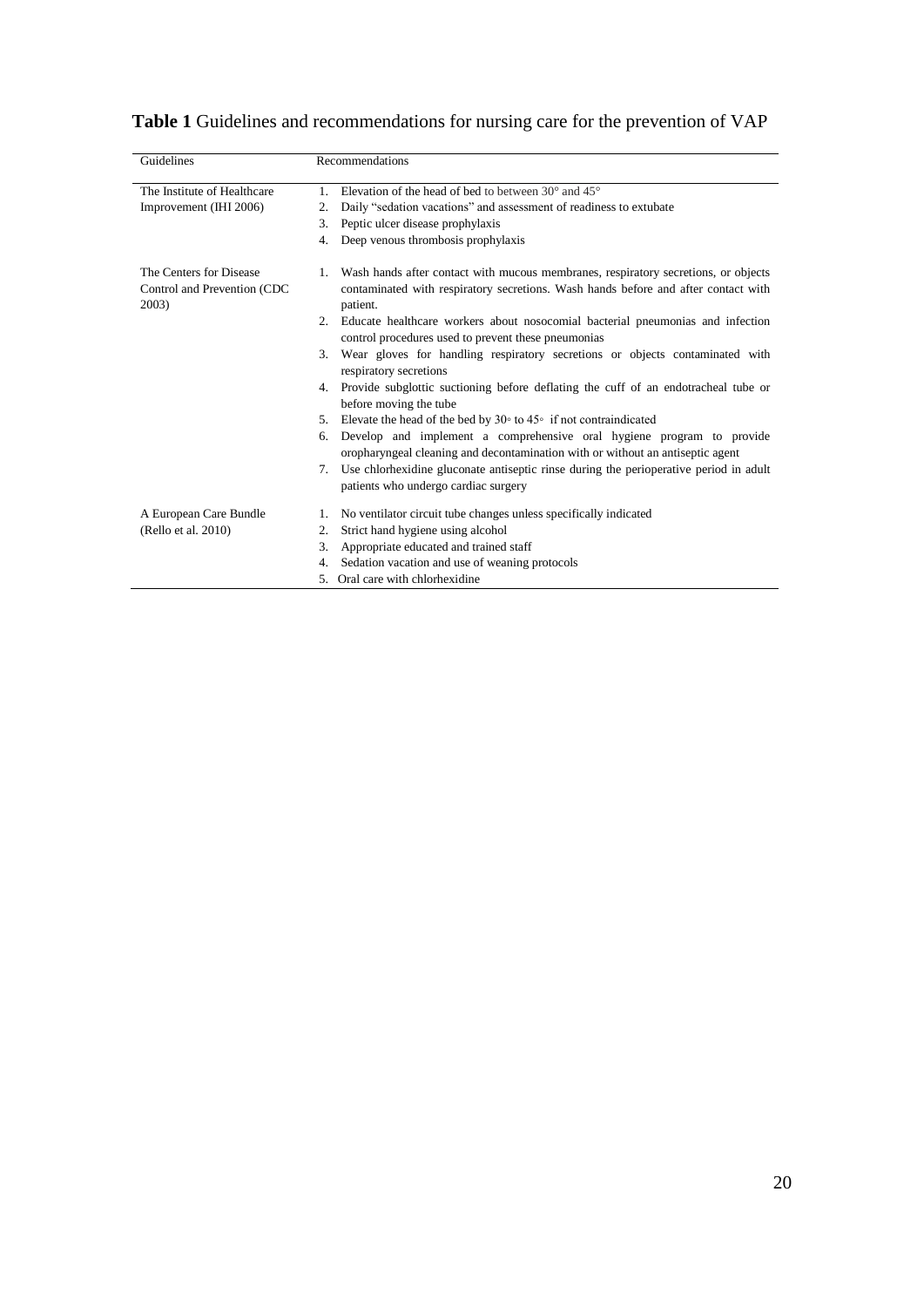| Nurse variables<br>$n\left(\%\right)$ |             |  |  |
|---------------------------------------|-------------|--|--|
| ICU experience                        |             |  |  |
| $<$ 1 yrs                             | 14(14.0)    |  |  |
| $1-5$ yrs                             | 34(33.7)    |  |  |
| $6-10$ yrs                            | 11(10.9)    |  |  |
| $>10$ yrs                             | 41 $(40.6)$ |  |  |
| Education <sup>1</sup>                |             |  |  |
| Registered nurse                      | 90 (89.1)   |  |  |
| Nursing assistant                     | 8(7.9)      |  |  |
| Employment                            |             |  |  |
| Permanent                             | 69(68.3)    |  |  |
| Non-Permanent                         | 32(31.7)    |  |  |

**Table 2** The main demographic data of the study population  $(n = 101)$ 

<sup>1</sup> Three participants did not respond to this section of study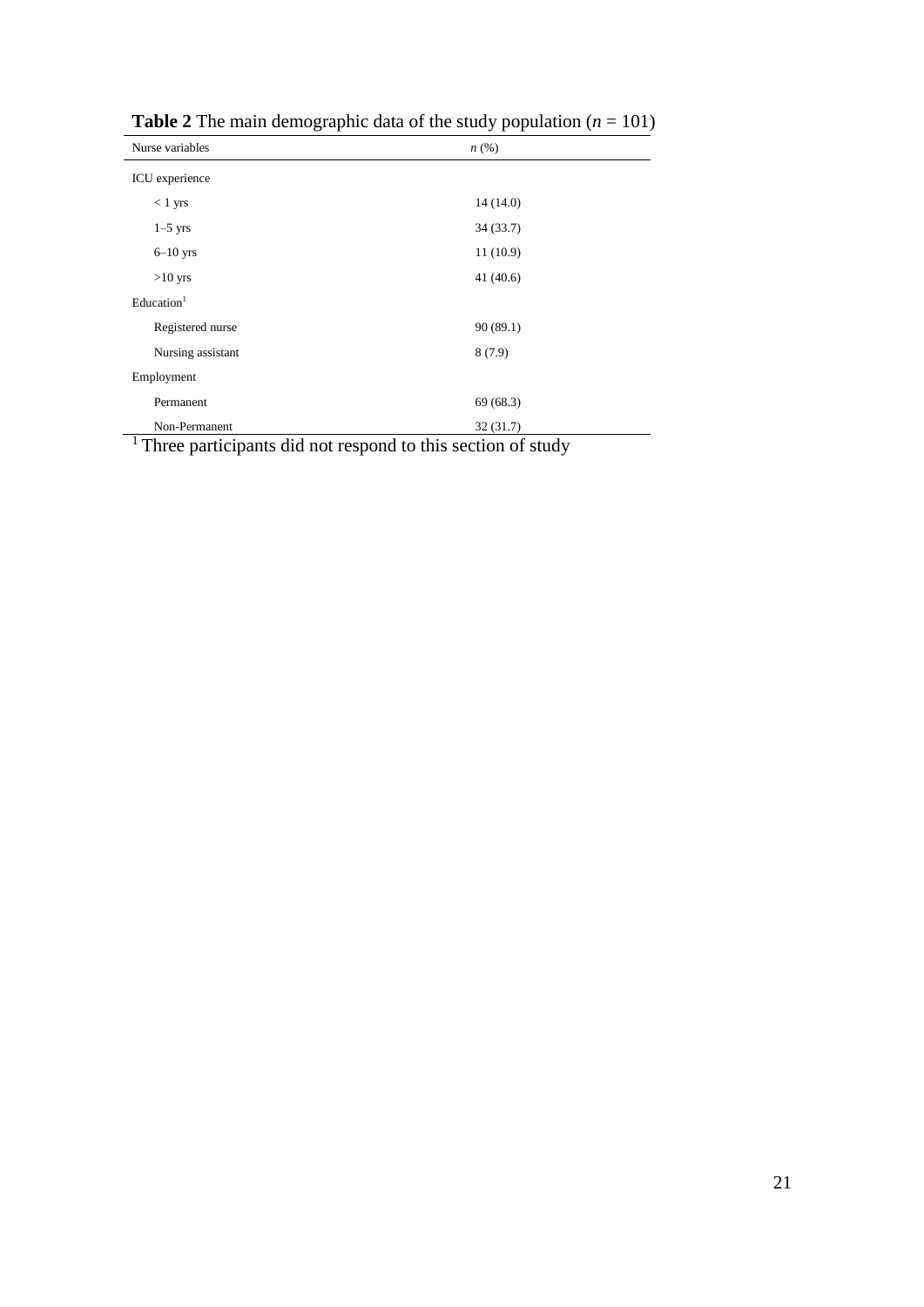|                                    | <b>Table 3</b> The responses provided by critical care nurses $(n = 101)$ to multiple-choice |
|------------------------------------|----------------------------------------------------------------------------------------------|
| questions regarding VAP prevention |                                                                                              |

| questions regarding<br>$\mathbf{v}$ $\mathbf{v}$                                          |                  |
|-------------------------------------------------------------------------------------------|------------------|
| <b>Questions</b>                                                                          | Correct answers, |
|                                                                                           | $n$ (%)          |
| 1. Oral vs. nasal route for endotracheal intubation                                       |                  |
| Oral intubation is recommended                                                            | 74 (73.3)        |
| Nasal intubation is recommended                                                           | 0(0.0)           |
| Both routes of intubation can be recommended                                              | 23(22.8)         |
| I do not know                                                                             | 2(2.0)           |
| 2. Frequency of ventilator circuits changes                                               |                  |
| It is recommended to change circuits every 48 hrs (or when clinically indicated)          | 14 (13.9)        |
| It is recommended to change circuits every week (or when clinically indicated)            | 4(23.8)          |
| It is recommended to change circuits for every new patient (or when clinically indicated) | 51 (50.5)        |
| I do not know                                                                             | 1(1.0)           |
| 3. Type of airway humidifier                                                              |                  |
| Heated humidifiers are recommended                                                        | 11(10.9)         |
| Heat and moisture exchangers are recommended                                              | 49 (48.5)        |
| Both types of humidifiers can be recommended                                              | 28(27.7)         |
| I do not know                                                                             | 13 (12.9)        |
| 4. Frequency of humidifier changes                                                        |                  |
| It is recommended to change humidifiers every 48 hrs (or when clinically indicated)       | 89 (88.1)        |
| It is recommended to change humidifiers every 72 hrs (or when clinically indicated)       | 3(3.0)           |
| It is recommended to change humidifiers every week (or when clinically indicated)         | 5(5.0)           |
| I do not know                                                                             | 3(3.0)           |
| 5. Open vs. closed suction systems                                                        |                  |
| Open suction systems are recommended                                                      | 2(2.0)           |
| Closed suction systems are recommended                                                    | 56 (55.4)        |
| Both systems can be recommended <sup>a</sup>                                              | 41 (40.6)        |
| I do not know                                                                             | 2(2.0)           |
| 6. Frequency of change in suction systems                                                 |                  |
| Daily changes are recommended (or when clinically indicated)                              | 64 (63.4)        |
| Weekly changes are recommended (or when clinically indicated)                             | 5(5.0)           |
| It is recommended to change systems for every new patient (or when clinically indicated)  | 27(26.7)         |
| I do not know                                                                             | 1(1.0)           |
| 7. Endotracheal tubes with extra lumen for drainage of subglottic secretions              |                  |
| These endotracheal tubes reduce the risk of VAP                                           | 54 (53.5)        |
| These endotracheal tubes increase the risk of VAP                                         | 3(3.0)           |
| These endotracheal tubes do not influence the risk of VAP                                 | 5(5.0)           |
| I do not know                                                                             | 39 (38.6)        |
| 8. Kinetic vs. standard beds                                                              |                  |
| Kinetic beds increase the risk of VAP                                                     | 0(0.0)           |
| Kinetic beds reduce the risk of VAP                                                       | 62(61.4)         |
| The use of kinetic beds does not influence the risk of VAP                                | 11(10.9)         |
| I do not know                                                                             | 28(27.7)         |
| 9. Patient positioning                                                                    |                  |
| Supine positioning is recommended                                                         | 0(0.0)           |
| Semi-recumbent positioning is recommended                                                 | 100(99.0)        |
| The position of the patient does not influence the risk of VAP                            | 0(0.0)           |
| I do not know                                                                             | 1(1.0)           |
| 10. Use of 0.12% chlorhexidine gluconate antiseptic oral rinse                            |                  |
| 0.12% chlorhexidine gluconate antiseptic oral rinse reduce the risk of VAP                | 96 (95.0)        |
| 0.12% chlorhexidine gluconate antiseptic oral rinse increase the risk of VAP              | 1(1.0)           |
| 0.12% chlorhexidine gluconate antiseptic oral rinse does not influence the risk of VAP    | 1(1.0)           |
| I do not know                                                                             | 3(3.0)           |

<sup>a</sup> Supplementary question to Labeau et al.'s (2007) questionnaire. Correct answers are shown underlined.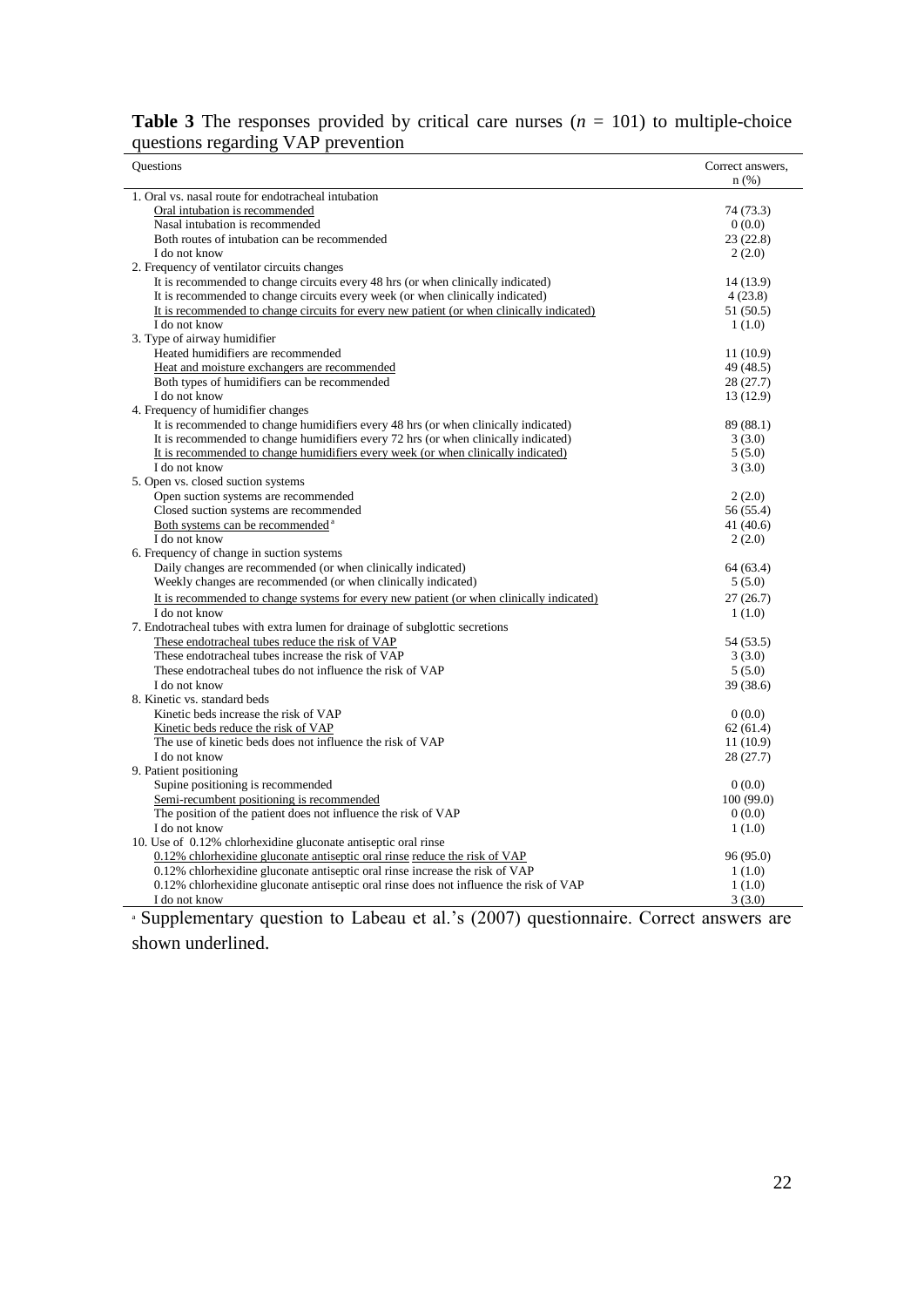|                                                                                                                      |            | <b>Barriers toward EBGs</b> |                             |                        |        |        |                                                     |
|----------------------------------------------------------------------------------------------------------------------|------------|-----------------------------|-----------------------------|------------------------|--------|--------|-----------------------------------------------------|
| Non-pharmacological strategies                                                                                       | Adhered to | Disagree with the results   | <b>Inadequate Recourses</b> | <b>Adverse Effects</b> | Costs  |        | Patient discomfort Other reason, what? <sup>b</sup> |
|                                                                                                                      | n(%)       | $n$ (%)                     | $n$ (%)                     | $n$ (%)                | n(%)   | n(%)   | n(%)                                                |
| 1. Removal of nasogastric tube as soon as clinically<br>feasible <sup>a</sup>                                        | 93 (92.1)  | 0(0.0)                      | 0(0.0)                      | 1(1.0)                 | 0(0.0) | 1(1.0) | 1(1.0)                                              |
| 2. Enteral feeding protocol/avoidance of gastric over<br>distension <sup>a</sup>                                     | 90(89.1)   | 1(1.0)                      | 1(1.0)                      | 0(0.0)                 | 0(0.0) | 0(0.0) | 2(2.0)                                              |
| 3. Semi-recumbent positioning of the patient $(30^{\circ}-45^{\circ})^{\text{a}}$                                    | 95 (94.1)  | 0(0.0)                      | 1(1.0)                      | 0(0.0)                 | 0(0.0) | 0(0.0) | 0(0.0)                                              |
| 4. Humidification with heat and moisture exchangers <sup>a</sup>                                                     | 95(94.1)   | 0(0.0)                      | 0(0.0)                      | 0(0.0)                 | 0(0.0) | 1(1.0) | 0(0.0)                                              |
| 5. Daily changes of heat and moisture exchangers <sup>a</sup>                                                        | 95 (94.1)  | 0(0.0)                      | 1(1.0)                      | 0(0.0)                 | 0(0.0) | 0(0.0) | 0(0.0)                                              |
| 6. Chest physiotherapy <sup>a</sup>                                                                                  | 79 (78.2)  | 0(0.0)                      | 11(10.9)                    | 0(0.0)                 | 0(0.0) | 0(0.0) | 1(1.0)                                              |
| 7. Adequate hand hygiene between patients <sup>a</sup>                                                               | 94 (93.1)  | 0(0.0)                      | 0(0.0)                      | 0(0.0)                 | 0(0.0) | 0(0.0) | 1(1.0)                                              |
| 8. Use of a formal infection-control program <sup>a</sup>                                                            | 93 (92.1)  | 0(0.0)                      | 0(0.0)                      | 0(0.0)                 | 0(0.0) | 0(0.0) | 1(1.0)                                              |
| 9. Maintenance of adequate pressure in the endotracheal-<br>tube cuff <sup>a</sup>                                   | 94 (93.1)  | 0(0.0)                      | 1(1.0)                      | 0(0.0)                 | 0(0.0) | 0(0.0) | 1(1.0)                                              |
| 10. Scheduled drainage of condensate from ventilator<br>circuits <sup>a</sup>                                        | 56 (55.4)  | 0(0.0)                      | 6(5.9)                      | 2(2.0)                 | 0(0.0) | 0(0.0) | 29(28.7)                                            |
| 11. Continous subglottic suctioning <sup>a</sup>                                                                     | 28(27.7)   | 1(1.0)                      | 6(5.9)                      | 0(0.0)                 | 3(3.0) | 1(1.0) | 44 (43.6)                                           |
| 12. Use of protective gowns during suctioning <sup>a</sup>                                                           | 25(24.8)   | 9(8.9)                      | 7(6.9)                      | 0(0.0)                 | 0(0.0) | 1(1.0) | 50(49.5)                                            |
| 13. Pre-suctioning analgesic <sup>a</sup>                                                                            | 73(72.3)   | 1(1.0)                      | 0(0.0)                      | 0(0.0)                 | 0(0.0) | 1(1.0) | 15 (14.9)                                           |
| 14. Pre-suctioning hyperoxygenation <sup>a</sup>                                                                     | 89 (88.1)  | 0(0.0)                      | 0(0.0)                      | 1(1.0)                 | 0(0.0) | 1(1.0) | 3(3.0)                                              |
| 15. Face mask wearing during suctioning <sup>a</sup>                                                                 | 92(91.1)   | 0(0.0)                      | 0(0.0)                      | 0(0.0)                 | 0(0.0) | 1(1.0) | 0(0.0)                                              |
| 16. Sterility of suction catheter maintained until inserted<br>into airway <sup>a</sup>                              | 92(91.1)   | 0(0.0)                      | 0(0.0)                      | 0(0.0)                 | 0(0.0) | 1(1.0) | 0(0.0)                                              |
| 17. Protection of patients eyes and central venous catheter<br>from secretions during suctioning                     | 64(63.4)   | 2(2.0)                      | 3(3.0)                      | 0(0.0)                 | 0(0.0) | 1(1.0) | 23(22.8)                                            |
| 18. Two nurses perform suctioning <sup>c</sup>                                                                       | 47(46.5)   | 0(0.0)                      | 27(26.7)                    | 0(0.0)                 | 0(0.0) | 1(1.0) | 13 (12.9)                                           |
| 19. Sodium chloride instillation <sup>a</sup>                                                                        | 69(68.3)   | 3(3.0)                      | 0(0.0)                      | 0(0.0)                 | 0(0.0) | 2(2.0) | 18 (17.8)                                           |
| 20. Used catheter and gloves are disposed of in a manner<br>that prevents contamination from secretions <sup>a</sup> | 94 (93.1)  | 0(0.0)                      | 0(0.0)                      | 0(0.0)                 | 0(0.0) | 1(1.0) | 0(0.0)                                              |
| 21. Sedation protocol <sup>1</sup>                                                                                   | 86(85.1)   | 0(0.0)                      | 0(0.0)                      | 0(0.0)                 | 0(0.0) | 1(1.0) | 2(2.0)                                              |
| 22. Respirator and weaning protocols <sup>a</sup>                                                                    | 87(86.1)   | 0(0.0)                      | 0(0.0)                      | 0(0.0)                 | 0(0.0) | 2(2.0) | 3(3.0)                                              |
| 23. Avoidance of unnecessary reintubation <sup>a</sup>                                                               | 92 (91.1)  | 0(0.0)                      | 0(0.0)                      | 0(0.0)                 | 0(0.0) | 0(0.0) | 1(1.0)                                              |
| 24. Extubation protocol <sup>a</sup>                                                                                 | 91 (90.1)  | 0(0.0)                      | 0(0.0)                      | 0(0.0)                 | 0(0.0) | 0(0.0) | 1(1.0)                                              |
| 25. Patient positional treatment <sup>a</sup>                                                                        | 93(92.1)   | 0(0.0)                      | 2(2.0)                      | 0(0.0)                 | 0(0.0) | 0(0.0) | 0(0.0)                                              |

**Table 4** Critical care nurses' (*n* = 101) self-reported adherence to and barriers toward EBGs for prevention of VAP

<sup>a</sup> Missing values, <sup>b</sup> See Table 5, <sup>c</sup> Open endotracheal suctioning